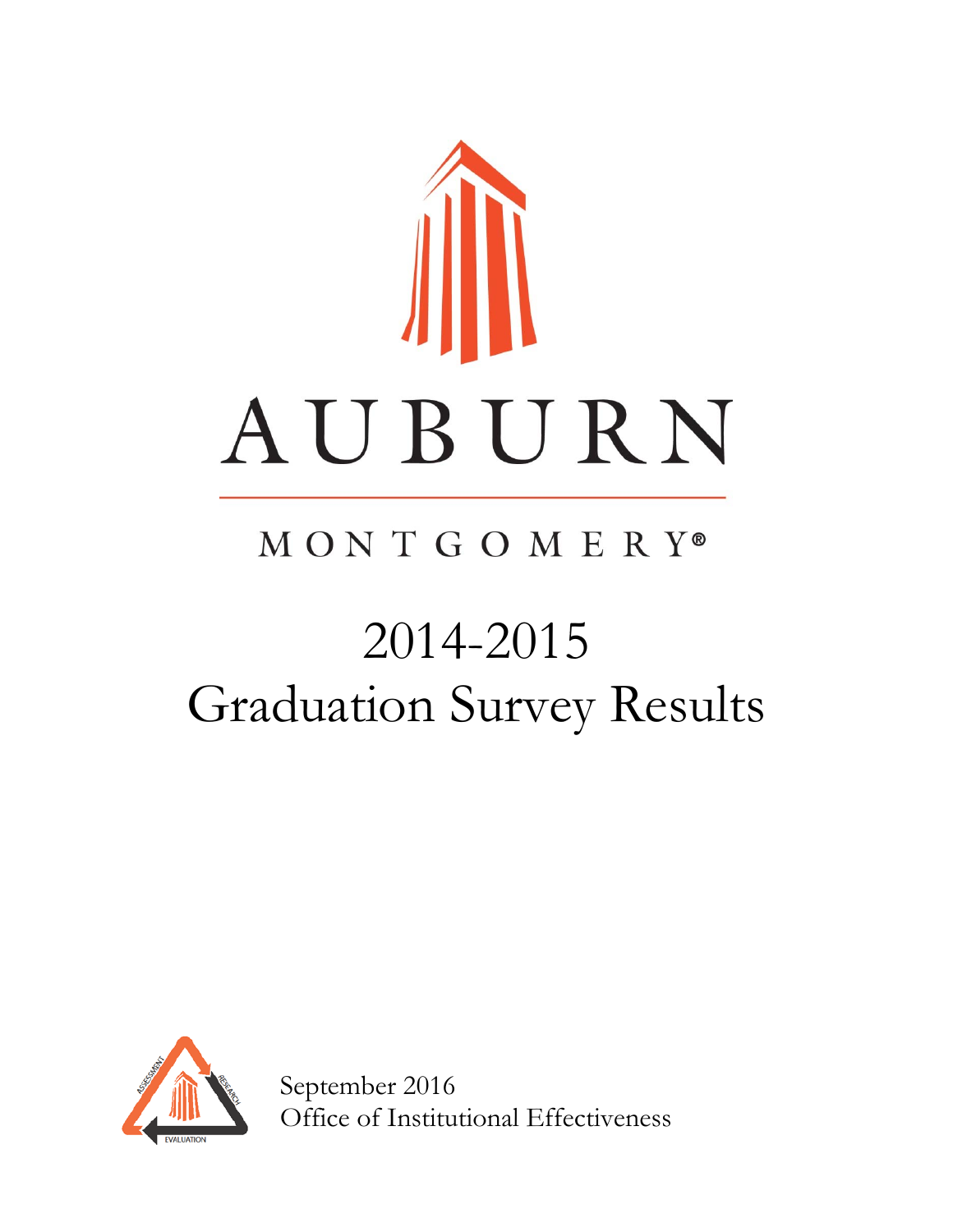# **Table of Contents**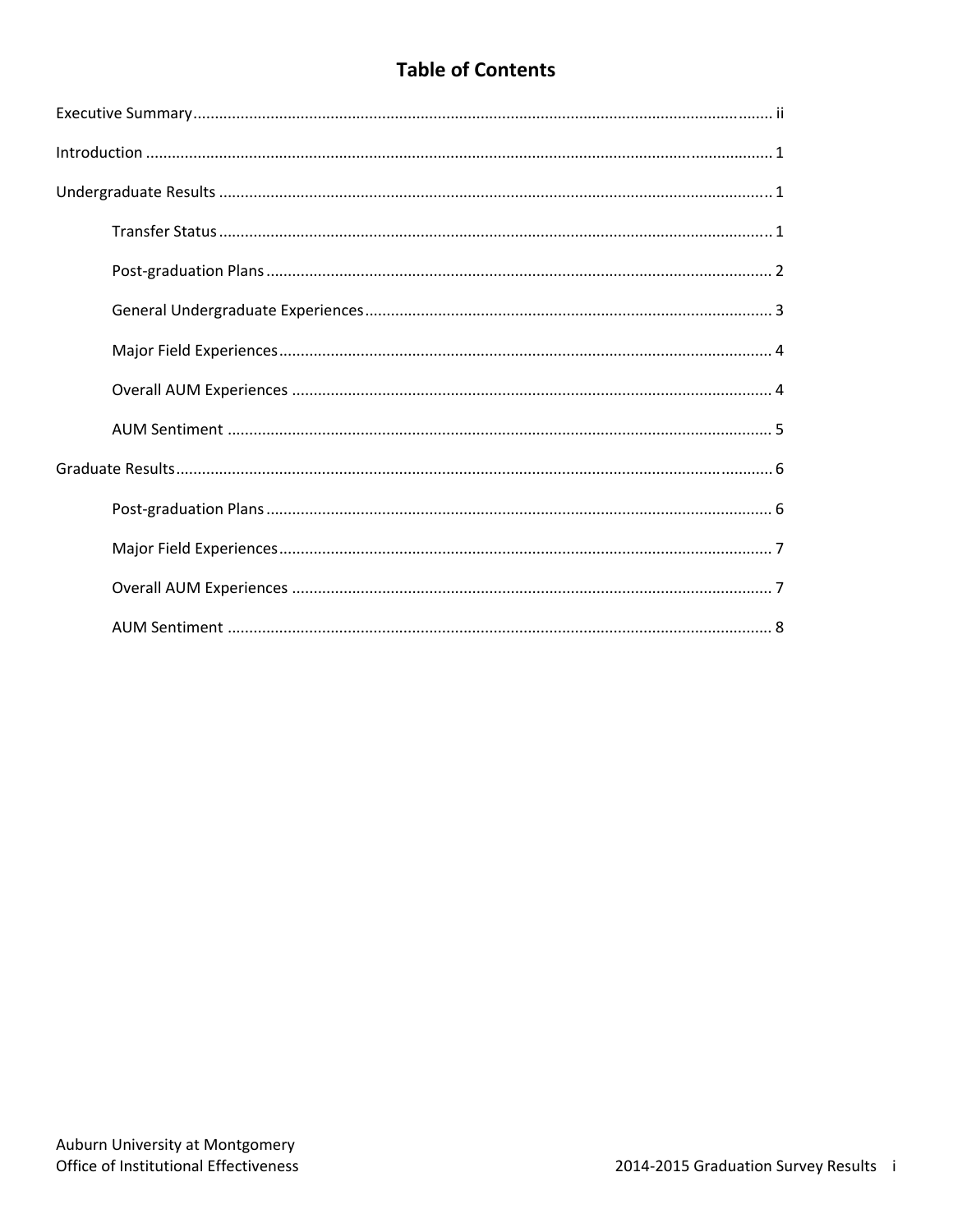### **Executive Summary**

Seniors and graduate students are asked to respond to a graduation survey at the end of the semester that they are registered for graduation. In the 2014‐2015 academic year (Fall, Spring, and Summer semesters), 370 (44.1%) students responded to the survey. Of these, a majority (66.8%) were undergraduate students.

The majority of undergraduates surveyed began as transfer students, ranging from 43.8% for the School of Education to 85.4% for the School of Nursing and Health Sciences. Based on these results, 54.8% of all graduating classes during the survey period started as transfer students. Further exploration of these results could reveal differences in satisfaction levels between first time freshmen and transfers.

While results of the graduation survey should be generalized to the total population with caution, there are several positive points. Of the Auburn University at Montgomery (AUM) undergraduate students who anticipated working full‐ time after graduation, the percentage securing employment at or near the time of graduation hovered around 50.0% for most schools. The School of Nursing and Health Sciences showed the highest percentage of students securing employment at 80.9% percent. The lowest percentage of secured employment was in the School of Education (14.8%).

Over 65.0% of undergraduates were interested in further education, either in graduate or undergraduate programs. Over 16.0% of all seniors, including those who did and did not express interest in graduate education, were accepted into graduate school at the time of graduation. Overall, undergraduate respondents reported being satisfied with how well their undergraduate experiences helped them acquire wide-ranging competencies, such as a broad general education in different fields of knowledge and an ability to think analytically. Of the competencies listed, approximately 85.0% said that they were either somewhat satisfied or very satisfied. Also, almost 90.0% of all AUM graduating seniors were satisfied that their undergraduate experiences challenged them to do their best.

Both undergraduate and graduate program graduates reported being satisfied with their instruction and most experiences that they had in their major. At least 85.0% of undergraduates surveyed were either somewhat or very satisfied that their major field experiences helped them to develop an ability write effectively and to effectively communicate. There might be an opportunity for AUM to bolster career advising services in the major field, since fewer undergraduates (65.7%) and graduates (53.9%) reported satisfaction with this component of their experience.

Over 80.0% of undergraduate respondents said that they were either somewhat or very satisfied with their overall experiences at AUM, such as the accessibility of faculty in general, the extent to which campus was free of discrimination, and that the financial investment of attending AUM was worthwhile. Over 85.0% of graduate level respondents were satisfied with these overall AUM experiences.

When students were asked if they would start over at AUM if they had to do it again, 65.7% of undergraduate completers and 71.2% of graduate completers agreed that they would. When asked if they would recommend AUM to others, over 88.0% of undergraduate respondents and over 94.0% of graduate students agreed that they would.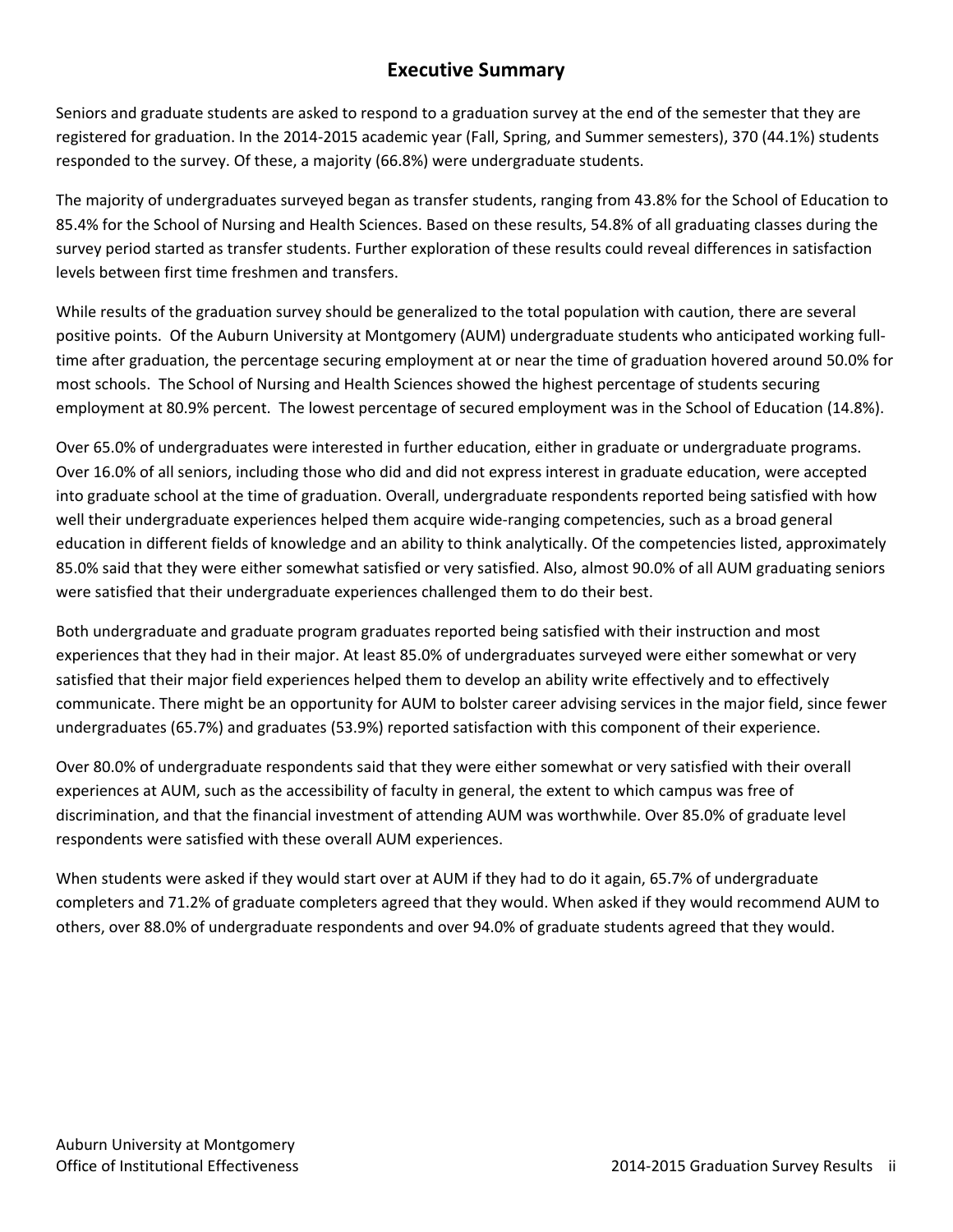#### *Introduction*

At the end of each semester, undergraduate and graduate students who have registered for graduation are asked about their post-graduation plans and their experiences in their major and at AUM, in general. In this report, results are aggregated for the academic year (Fall, Spring, and Summer semesters) and disaggregated by the degree they anticipated receiving. Undergraduate degree‐seekers were asked additional questions about their transfer status and their undergraduate experiences.

In 2014‐2015, 370 graduating students responded to the survey for a response rate of 44.1%. Of these, 247 (66.8%) were undergraduate students and 123 (33.2%) were graduate students.

|               | <b>AUM</b><br>$(N=370)$ | Arts &<br><b>Sciences</b><br>$(n=91)$ | <b>Business</b><br>$(n=92)$ | <b>Education</b><br>$(n=96)$ | <b>Nursing &amp;</b><br><b>Health</b><br><b>Sciences</b><br>$(n=51)$ | <b>Public Policy</b><br>& Justice<br>$(n=40)$ |
|---------------|-------------------------|---------------------------------------|-----------------------------|------------------------------|----------------------------------------------------------------------|-----------------------------------------------|
| Undergraduate | 247 (66.8%)             | 74 (30.0%)                            | 62<br>(25.1%)               | 33<br>(13.4%)                | 51 (20.6%)                                                           | 27 (10.9%)                                    |
| Graduate      | 123 (33.2%)             | 17 (13.8%)                            | 30 (24.4%)                  | 63<br>(51.2%)                |                                                                      | 13 (10.6%)                                    |

All schools were represented at the undergraduate level; all colleges except for Nursing and Health Sciences (whose students are reported by Auburn University) were represented at the graduate level. With few exceptions, survey respondents were fairly representative of actual completers for each school.

|                      |                         | Arts &<br><b>Sciences</b> | <b>Business</b> | <b>Education</b> | <b>Nursing &amp;</b><br><b>Health</b><br><b>Sciences</b> | <b>Public Policy</b><br>& Justice |
|----------------------|-------------------------|---------------------------|-----------------|------------------|----------------------------------------------------------|-----------------------------------|
| <b>Undergraduate</b> | <b>Completers</b>       | 30.4%                     | 24.2%           | 11.3%            | 25.5%                                                    | 8.6%                              |
|                      | <b>Survey Responses</b> | 30.0%                     | 25.1%           | 13.4%            | 20.6%                                                    | 10.9%                             |
|                      | <b>Completers</b>       | 9.4%                      | 32.4%           | 44.3%            |                                                          | 13.9%                             |
| <b>Graduate</b>      | <b>Survey Responses</b> | 13.8%                     | 24.4%           | 51.2%            |                                                          | 10.6%                             |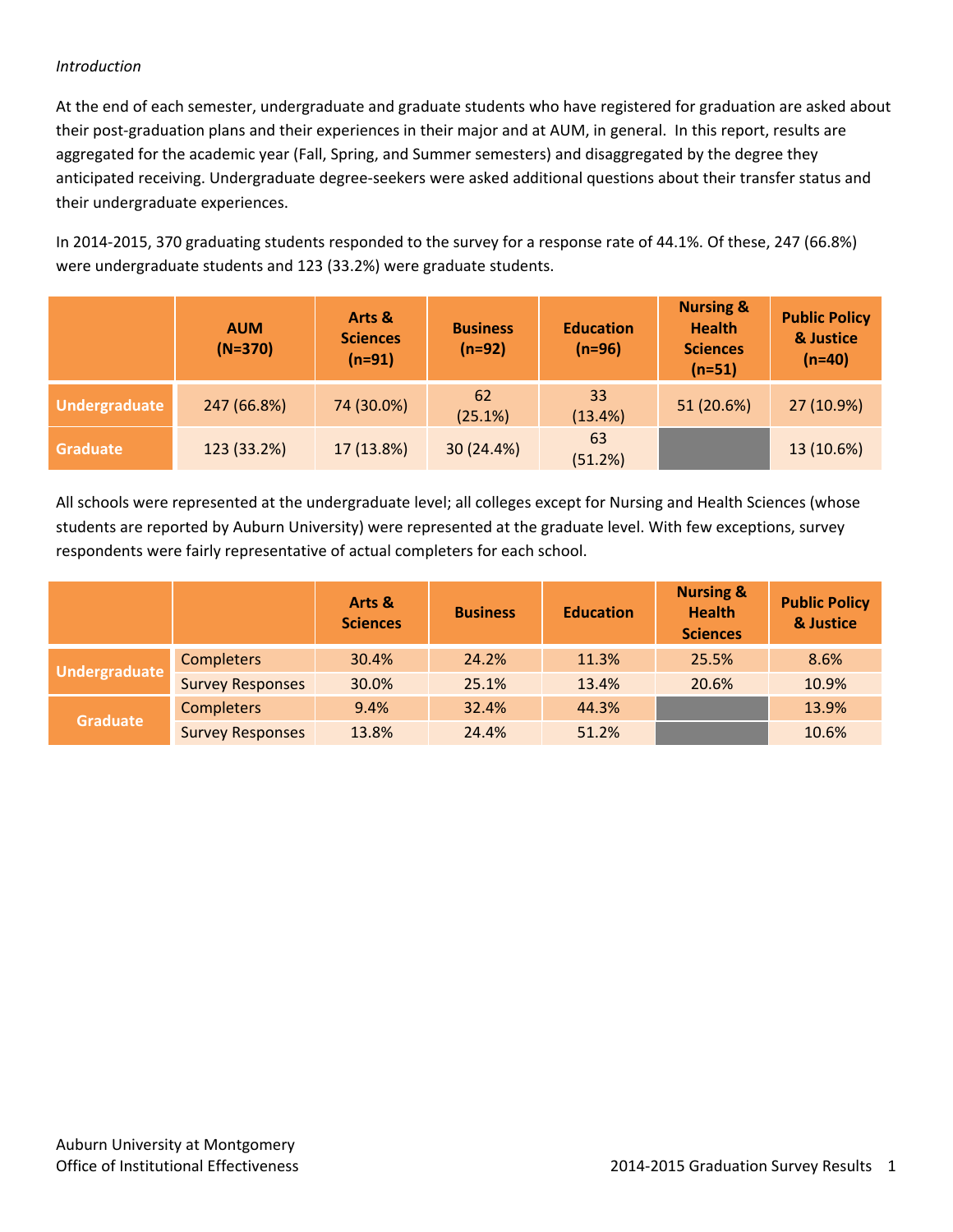# **Undergraduate Results**

#### *Transfer Status*

Of the graduating seniors who answered the survey, most (54.8%) transferred to AUM after attending another school. This was especially true of students in the School of Nursing and Health Sciences (85.4%). Students who graduated from the School of Education were more likely than those from other schools to start and complete their coursework at AUM (56.3%).

|                                                              | <b>AUM</b><br>$(N=241)$ | Arts &<br><b>Sciences</b><br>$(n=74)$ | <b>Business</b><br>$(n=61)$ | <b>Education</b><br>$(n=32)$ | <b>Nursing &amp;</b><br><b>Health</b><br><b>Sciences</b><br>$(n=48)$ | <b>Public</b><br>Policy &<br><b>Justice</b><br>$(n=26)$ |
|--------------------------------------------------------------|-------------------------|---------------------------------------|-----------------------------|------------------------------|----------------------------------------------------------------------|---------------------------------------------------------|
| <b>Started and Completed all</b><br><b>Coursework at AUM</b> | 45.2%                   | 52.7%                                 | 54.1%                       | 56.3%                        | 14.6%                                                                | 46.2%                                                   |
| <b>Transferred to AUM</b>                                    | 54.8%                   | 47.3%                                 | 45.9%                       | 43.8%                        | 85.4%                                                                | 53.8%                                                   |

#### *Post‐graduation Plans*

Undergraduate students were asked if they planned on obtaining further education or gaining employment after graduation. A majority of students in each school anticipated working full-time and attending graduate/professional school after graduation.

|                                                                                 | <b>AUM</b><br>$(N=247)$ | Arts &<br><b>Sciences</b><br>$(n=74)$ | <b>Business</b><br>$(n=62)$ | <b>Education</b><br>$(n=33)$ | <b>Nursing &amp;</b><br><b>Health</b><br><b>Sciences</b><br>$(n=51)$ | <b>Public</b><br>Policy &<br><b>Justice</b><br>$(n=27)$ |
|---------------------------------------------------------------------------------|-------------------------|---------------------------------------|-----------------------------|------------------------------|----------------------------------------------------------------------|---------------------------------------------------------|
| <b>Full-time Employment</b>                                                     | 17.8%                   | 18.9%                                 | 22.6%                       | 12.1%                        | 17.6%                                                                | 11.1%                                                   |
| <b>Part-time Employment</b>                                                     | 1.2%                    | 2.7%                                  | 1.6%                        | 0.0%                         | 0.0%                                                                 | 0.0%                                                    |
| <b>Additional Undergraduate Education</b>                                       | 0.0%                    | 0.0%                                  | 0.0%                        | 0.0%                         | 0.0%                                                                 | 0.0%                                                    |
| <b>Graduate/Professional School</b>                                             | 4.9%                    | 9.5%                                  | 1.6%                        | 6.1%                         | 3.9%                                                                 | 0.0%                                                    |
| <b>Full-time Employment</b><br>and<br><b>Additional Undergraduate Education</b> | 3.2%                    | 2.7%                                  | 6.5%                        | 0.0%                         | 2.0%                                                                 | 3.7%                                                    |
| <b>Full-time Employment</b><br>and<br><b>Graduate/Professional School</b>       | 59.5%                   | 36.5%                                 | 61.3%                       | 69.7%                        | 72.5%                                                                | 81.5%                                                   |
| <b>Other</b>                                                                    | 13.4%                   | 29.7%                                 | 6.4%                        | 12.1%                        | 4.0%                                                                 | 3.7%                                                    |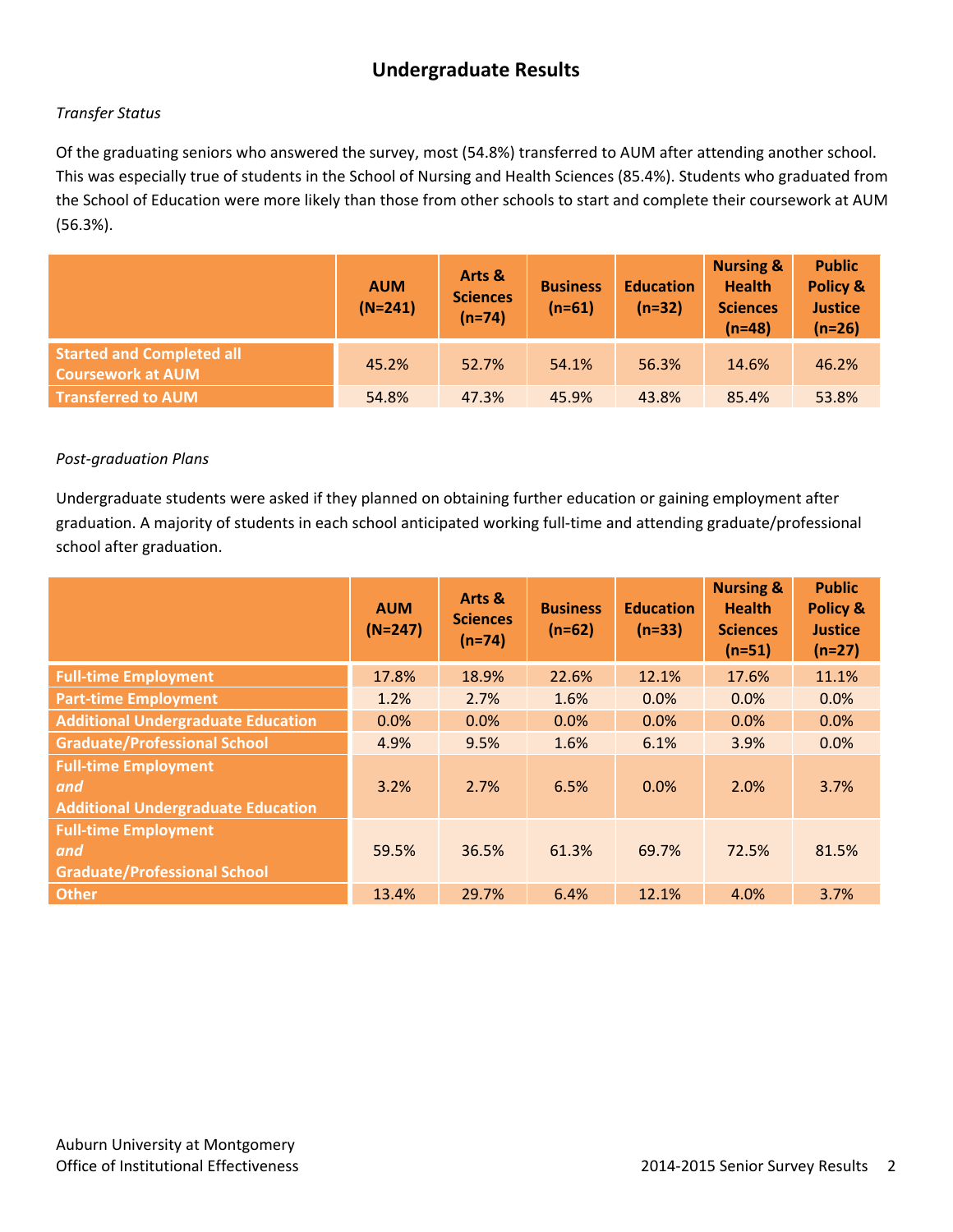Of the undergraduate students who anticipated being employed full‐time after graduation, approximately 54.3% of all AUM students had secured positions. Nursing students were most successful in securing positions (80.9%) while students from the School of Education were least successful (14.8%). Others had been offered positions that they had not yet accepted. With the exception of Arts and Sciences, students reported that most of the jobs that were obtained were very related to the awarded degree.

| <b>Full-time Employment</b>              | <b>AUM</b><br>$(N=197)$ | Arts &<br><b>Sciences</b><br>$(n=42)$ | <b>Business</b><br>$(n=55)$ | <b>Education</b><br>$(n=27)$ | <b>Nursing &amp;</b><br><b>Health</b><br><b>Sciences</b><br>$(n=47)$ | <b>Public</b><br>Policy &<br><b>Justice</b><br>$(n=26)$ |
|------------------------------------------|-------------------------|---------------------------------------|-----------------------------|------------------------------|----------------------------------------------------------------------|---------------------------------------------------------|
| <b>Secured Employment</b>                | 54.3%                   | 50.0%                                 | 58.2%                       | 14.8%                        | 80.9%                                                                | 46.2%                                                   |
| *Very Related to Degree                  | 65.4%                   | 38.1%                                 | 50.0%                       | 50.0%                        | 97.4%                                                                | 58.3%                                                   |
| <i>*Marginally Related to Degree</i>     | 20.6%                   | 38.1%                                 | 28.1%                       | 50.0%                        | 2.6%                                                                 | 16.7%                                                   |
| <i>*Unrelated to Degree</i>              | 9.3%                    | 23.8%                                 | 12.5%                       | 0.0%                         | 0.0%                                                                 | 8.3%                                                    |
| <b>Offered Employment (Not Accepted)</b> | 6.6%                    | 2.4%                                  | 5.5%                        | 22.2%                        | 6.4%                                                                 | 0.0%                                                    |
| <b>Not Employed</b>                      | 39.1%                   | 47.6%                                 | 36.4%                       | 63.0%                        | 12.8%                                                                | 53.8%                                                   |

More than half of all students (58.7%) who said that they secured employment anticipated working in the Tri‐County area (Autauga, Elmore, Montgomery counties).

| <b>Employer Location</b>               | <b>AUM</b><br>$(N=92)$ | Arts &<br><b>Sciences</b><br>$(n=19)$ | <b>Business</b><br>$(n=28)$ | <b>Education</b><br>$(n=2)$ | <b>Nursing &amp;</b><br><b>Health</b><br><b>Sciences</b><br>$(n=35)$ | <b>Public</b><br>Policy &<br><b>Justice</b><br>$(n=8)$ |
|----------------------------------------|------------------------|---------------------------------------|-----------------------------|-----------------------------|----------------------------------------------------------------------|--------------------------------------------------------|
| <b>Tri-County</b>                      | 58.7%                  | 78.9%                                 | 67.9%                       | 100%                        | 37.1%                                                                | 62.5%                                                  |
| <b>Alabama (Outside Tri-County)</b>    | 31.5%                  | 21.1%                                 | 21.4%                       | 0.0%                        | 48.6%                                                                | 25.0%                                                  |
| <b>United States (Outside Alabama)</b> | 9.8%                   | 0.0%                                  | 10.7%                       | 0.0%                        | 14.3%                                                                | 12.5%                                                  |
| <b>Another Country</b>                 | 0.0%                   | 0.0%                                  | 0.0%                        | 0.0%                        | 0.0%                                                                 | 0.0%                                                   |
| <b>Multiple Locations</b>              | 0.0%                   | 0.0%                                  | 0.0%                        | 0.0%                        | 0.0%                                                                 | 0.0%                                                   |

According to the most recent data available (2009‐2013), Alabama's per capita income was \$11.50. The per capita income for the nation during the same time period was \$13.72. The mean hourly pay of seniors who reported having a secured full-time position was \$21.18. Over half (61.6%) of all AUM graduating seniors reported a starting income of \$15.00 or greater.

| <b>Hourly Pay Rate</b> | <b>AUM</b><br>$(N=73)$ | Arts &<br><b>Sciences</b><br>$(n=15)$ | <b>Business</b><br>$(n=18)$ | <b>Education</b><br>$(n=2)$ | <b>Nursing &amp;</b><br><b>Health</b><br><b>Sciences</b><br>$(n=29)$ | <b>Public</b><br>Policy &<br><b>Justice</b><br>$(n=9)$ |
|------------------------|------------------------|---------------------------------------|-----------------------------|-----------------------------|----------------------------------------------------------------------|--------------------------------------------------------|
| $<$ \$9.99             | 4.1%                   | 6.7%                                  | 50.0%                       | $0.0\%$                     | $0.0\%$                                                              | 22.2%                                                  |
| \$10.00-\$14.99        | 27.4%                  | 60.0%                                 | 44.4%                       | 50.0%                       | 0.0%                                                                 | 22.2%                                                  |
| \$15.00-\$19.99        | 16.4%                  | 20.0%                                 | 16.7%                       | 50.0%                       | 17.2%                                                                | 0.0%                                                   |
| \$20.00-\$24.99        | 30.1%                  | 13.3%                                 | 16.7%                       | 0.0%                        | 44.8%                                                                | 44.4%                                                  |
| \$25.00-\$29.99        | 6.8%                   | 0.0%                                  | 5.6%                        | 0.0%                        | 10.3%                                                                | 11.1%                                                  |
| $>$ \$29.99            | 15.1%                  | 0.0%                                  | 16.7%                       | 0.0%                        | 27.6%                                                                | 0.0%                                                   |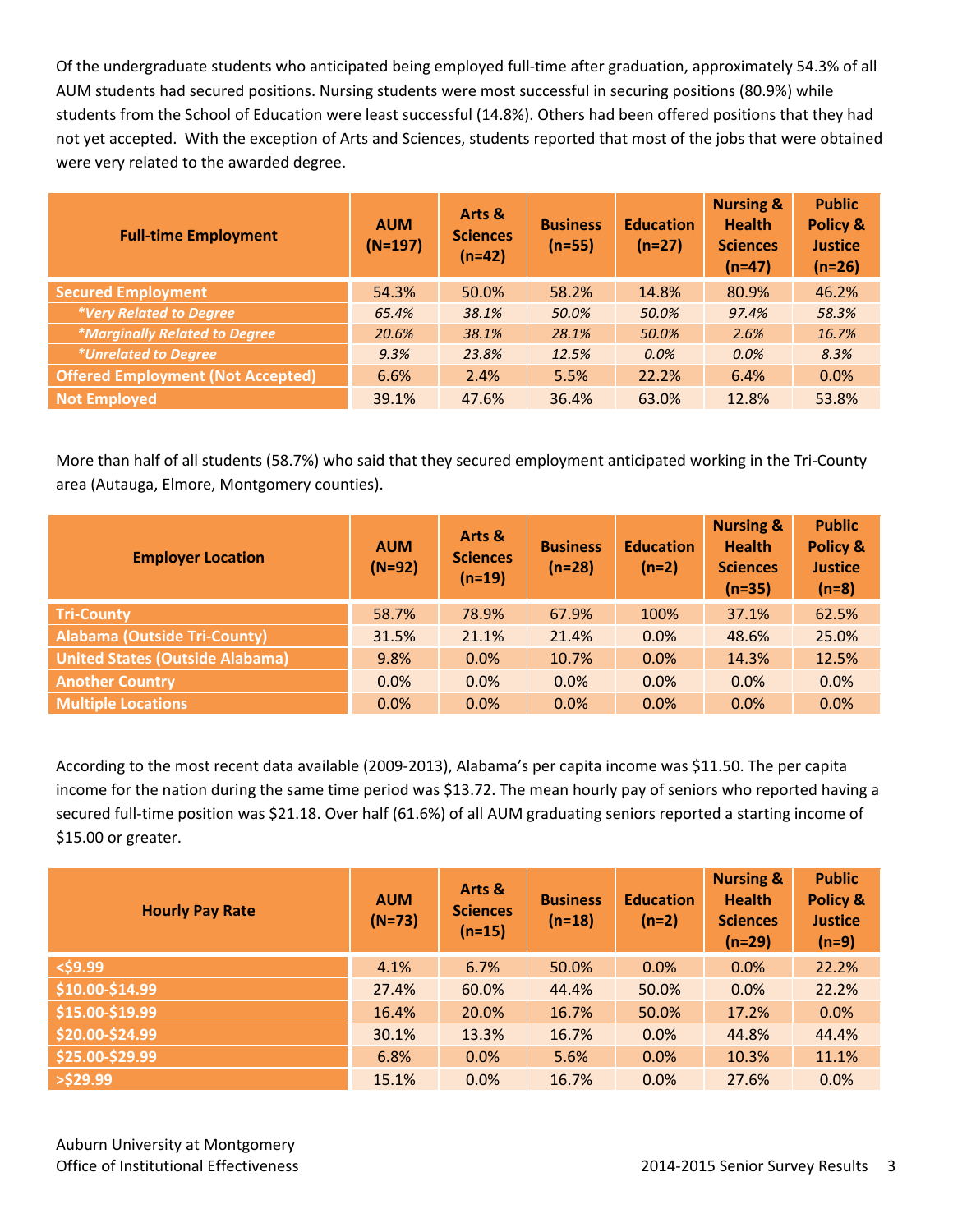Graduating students were asked how they learned of the secured full-time position. Most (29.0%) reported that they learned of the position from friends or family, while many others (25.2%) said they were familiar with the position due to previous employment with the company. Interestingly, it is the overwhelming response of Business students who reported learning of the position from friends or family (43.8%) that influenced the overall distribution. Students in Nursing and Health Sciences were more likely to cite previous employment as the way they learned of the position (34.2%).

| <b>Learned of Position</b>                      | <b>AUM</b><br>$(N=107)$ | Arts &<br><b>Sciences</b><br>$(n=21)$ | <b>Business</b><br>$(n=32)$ | <b>Education</b><br>$(n=4)$ | <b>Nursing &amp;</b><br><b>Health</b><br><b>Sciences</b><br>$(n=38)$ | <b>Public</b><br><b>Policy &amp;</b><br><b>Justice</b><br>$(n=12)$ |
|-------------------------------------------------|-------------------------|---------------------------------------|-----------------------------|-----------------------------|----------------------------------------------------------------------|--------------------------------------------------------------------|
| <b>Referral by Career Services</b>              | 3.7%                    | 4.8%                                  | 9.4%                        | 0.0%                        | 0.0%                                                                 | 0.0%                                                               |
| <b>Campus Interview</b>                         | 0.9%                    | 0.0%                                  | 0.0%                        | 0.0%                        | 2.6%                                                                 | 0.0%                                                               |
| <b>Contacted Employer Directly</b>              | 23.4%                   | 33.3%                                 | 15.6%                       | 0.0%                        | 28.9%                                                                | 16.7%                                                              |
| <b>Previously Employed by this Organization</b> | 25.2%                   | 23.8%                                 | 15.6%                       | 0.0%                        | 34.2%                                                                | 33.3%                                                              |
| <b>Family/Friend/Faculty Referral</b>           | 29.0%                   | 33.3%                                 | 43.8%                       | 25.0%                       | 13.2%                                                                | 33.3%                                                              |
| <b>Online or Newspaper Job Listing</b>          | 7.5%                    | 4.8%                                  | 9.4%                        | 0.0%                        | 7.9%                                                                 | 8.3%                                                               |
| <b>Family Business</b>                          | 0.9%                    | 0.0%                                  | 3.1%                        | 0.0%                        | 0.0%                                                                 | 0.0%                                                               |

\*Note – n refers to number of responses, not number of responders. Some student indicated multiple methods.

When asked what primarily influenced them to accept a position, seniors reported a wide variety of reasons, including the opportunity for advancement (39.3%) and the reputation of the company (31.8%). Business students were most influenced by the opportunity for advancement (50.0%); Education students more frequently cited first offer (50.0%); and students in Nursing were more likely to report being influenced by previous employment (34.2%). Students in Arts and Sciences and Public Policy and Justice cited a wider variety of influences.

| <b>Influence on Job Acceptance</b> | <b>AUM</b><br>$(N=107)$ | Arts &<br><b>Sciences</b><br>$(n=21)$ | <b>Business</b><br>$(n=32)$ | <b>Education</b><br>$(n=4)$ | <b>Nursing &amp;</b><br><b>Health</b><br><b>Sciences</b><br>$(n=38)$ | <b>Public</b><br>Policy &<br><b>Justice</b><br>$(n=12)$ |
|------------------------------------|-------------------------|---------------------------------------|-----------------------------|-----------------------------|----------------------------------------------------------------------|---------------------------------------------------------|
| <b>Previous Employment</b>         | 23.4%                   | 19.0%                                 | 12.5%                       | 0.0%                        | 34.2%                                                                | 33.3%                                                   |
| <b>First Offer</b>                 | 16.8%                   | 14.3%                                 | 25.0%                       | 50.0%                       | 10.5%                                                                | 8.3%                                                    |
| <b>Salary</b>                      | 21.5%                   | 14.3%                                 | 28.1%                       | 25.0%                       | 18.4%                                                                | 25.0%                                                   |
| <b>Geographic Location</b>         | 23.4%                   | 14.3%                                 | 21.9%                       | 0.0%                        | 34.2%                                                                | 16.7%                                                   |
| <b>Reputation of Company</b>       | 31.8%                   | 38.1%                                 | 34.4%                       | 25.0%                       | 31.6%                                                                | 16.7%                                                   |
| <b>Opportunity for Advancement</b> | 39.3%                   | 38.1%                                 | 50.0%                       | 0.0%                        | 34.2%                                                                | 41.7%                                                   |

\*Note – n refers to number of responses, not number of responders. Some student indicated multiple methods.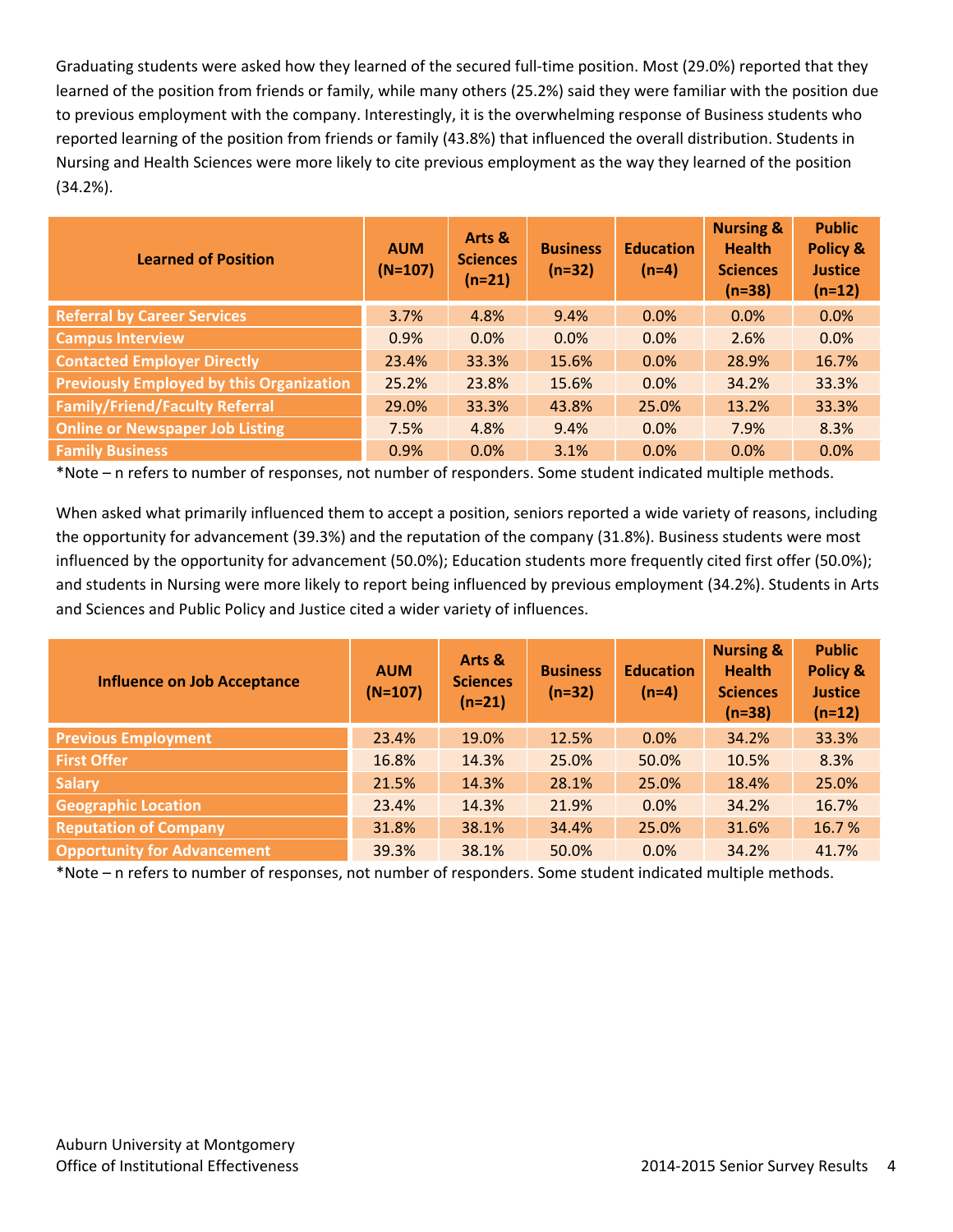Of the students who anticipated attending graduate school, 16.2% were offered admission in programs prior to graduation. Nursing and Health Sciences had the highest graduate or professional school acceptance rate (24.4%).

| <b>Graduate or Professional School</b>                                       | <b>AUM</b><br>$(N=186)$ | Arts &<br><b>Sciences</b><br>$(n=52)$ | <b>Business</b><br>$(n=43)$ | <b>Education</b><br>$(n=27)$ | <b>Nursing &amp;</b><br><b>Health</b><br><b>Sciences</b><br>$(n=41)$ | <b>Public</b><br>Policy &<br><b>Justice</b><br>$(n=23)$ |
|------------------------------------------------------------------------------|-------------------------|---------------------------------------|-----------------------------|------------------------------|----------------------------------------------------------------------|---------------------------------------------------------|
| Have been accepted and plan on<br>attending a graduate program               | 14.0%                   | 19.2%                                 | 4.7%                        | 11.1%                        | 22.0%                                                                | 8.7%                                                    |
| Have been offered admission to at least<br>one program, but haven't accepted | 2.2%                    | 1.9%                                  | 2.3%                        | 0.0%                         | 2.4%                                                                 | 0.0%                                                    |
| Wait listed; will attend if accepted                                         | 2.2%                    | 1.9%                                  | 7.0%                        | 0.0%                         | 0.0%                                                                 | 0.0%                                                    |
| Will begin applying immediately after<br>graduation                          | 19.9%                   | 28.8%                                 | 14.0%                       | 22.2%                        | 12.2%                                                                | 21.7%                                                   |
| Will not apply immediately, but will<br>apply in the next year               | 46.8%                   | 30.8%                                 | 51.2%                       | 59.3%                        | 46.3%                                                                | 60.9%                                                   |
| <b>Other/No Answer</b>                                                       | 15.1%                   | 15.4%                                 | 20.9%                       | 7.4%                         | 17.1%                                                                | 8.7%                                                    |

Overall, a majority of AUM students (87.5%) who were admitted to graduate school said they were accepted by their first choice. Only students in Arts and Sciences (30.0%) reported being admitted into a second-choice institution.

| <b>Program Choice</b> | <b>AUM</b><br>$(N=24)$ | Arts &<br><b>Sciences</b><br>$(n=10)$ | <b>Business</b><br>$(n=2)$ | <b>Education</b><br>$(n=2)$ | <b>Nursing &amp;</b><br><b>Health</b><br><b>Sciences</b><br>$(n=8)$ | <b>Public</b><br>Policy &<br><b>Justice</b><br>$(n=2)$ |
|-----------------------|------------------------|---------------------------------------|----------------------------|-----------------------------|---------------------------------------------------------------------|--------------------------------------------------------|
| <b>First</b>          | 87.5%                  | 70%                                   | 100.0%                     | 100.0%                      | 100.0%                                                              | 100.0%                                                 |
| <b>Second</b>         | 12.5%                  | 30.0%                                 | 0.0%                       | 0.0%                        | 0.0%                                                                | 0.0%                                                   |
| <b>Third</b>          | 0.0%                   | 0.0%                                  | 0.0%                       | 0.0%                        | 0.0%                                                                | 0.0%                                                   |
| <b>Fourth</b>         | 0.0%                   | 0.0%                                  | 0.0%                       | 0.0%                        | 0.0%                                                                | 0.0%                                                   |

Two-tenths of AUM students (24.0%) reported receiving a graduate assistantship/grantor award for graduate school.

| Award                                        | <b>AUM</b><br>$(N=25)$ | Arts &<br><b>Sciences</b><br>$(n=10)$ | <b>Business</b><br>$(n=2)$ | <b>Education</b><br>$(n=3)$ | <b>Nursing &amp;</b><br><b>Health</b><br><b>Sciences</b><br>$(n=8)$ | <b>Public</b><br>Policy &<br><b>Justice</b><br>$(n=2)$ |
|----------------------------------------------|------------------------|---------------------------------------|----------------------------|-----------------------------|---------------------------------------------------------------------|--------------------------------------------------------|
| <b>Graduate Assistantship/Grant or Award</b> | 24.0%                  | 30.0%                                 | 0.0%                       | 66.7%                       | 12.5%                                                               | 0.0%                                                   |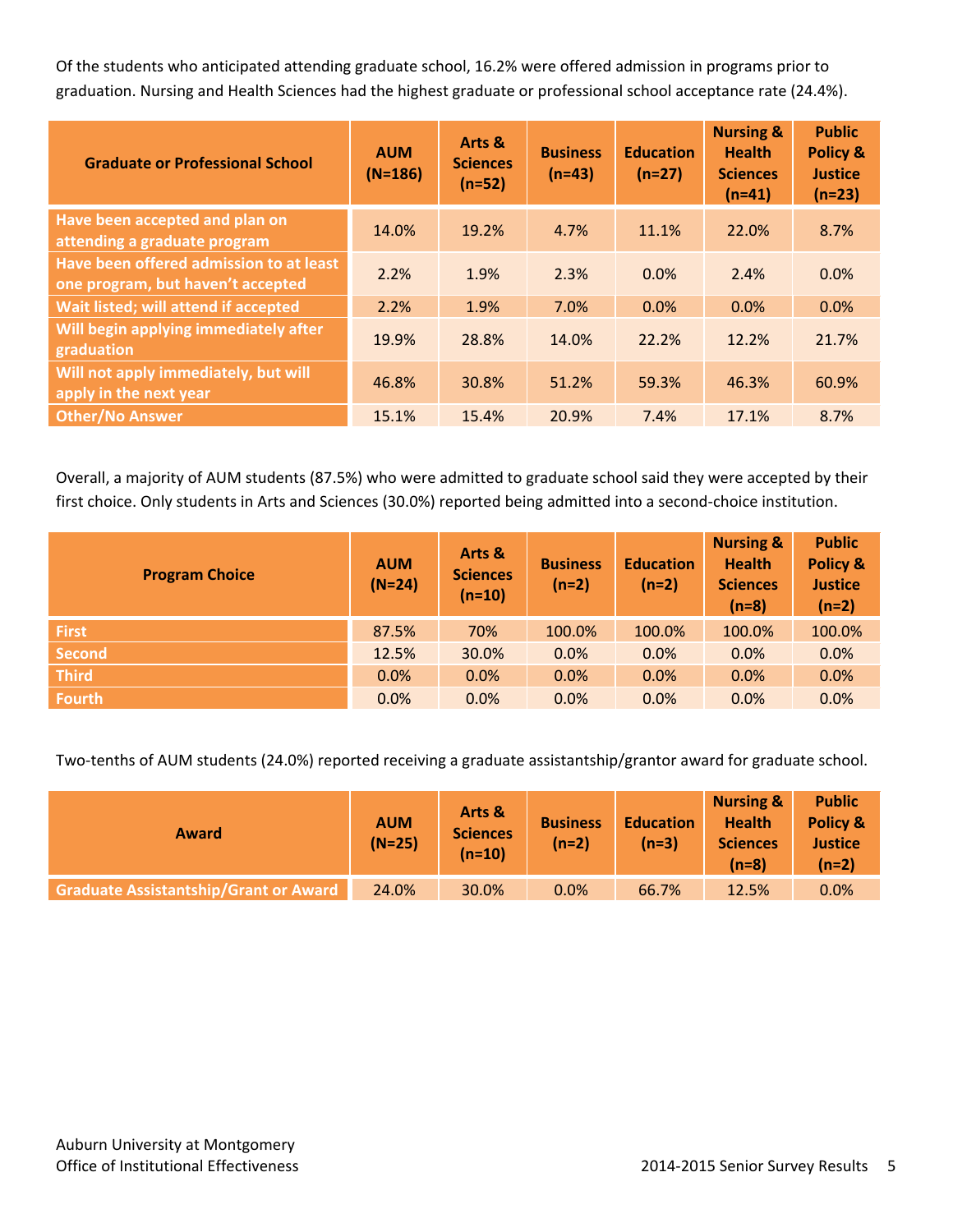A majority of graduating seniors (54.8%) expressed satisfaction that the university assisted them prepare for their post‐ graduation goals. Similarly, a majority of graduating seniors (69.9%) were satisfied that their overall experiences at AUM prepared them for their post-graduate goals.

| <b>University Assistance Helped Prepare</b><br>for Post-Graduate Goals             | <b>AUM</b><br>$(N=199)$ | Arts &<br><b>Sciences</b><br>$(n=62)$ | <b>Business</b><br>$(n=50)$ | <b>Education</b><br>$(n=24)$ | <b>Nursing &amp;</b><br><b>Health</b><br><b>Sciences</b><br>$(n=40)$ | <b>Public</b><br>Policy &<br><b>Justice</b><br>$(n=23)$ |
|------------------------------------------------------------------------------------|-------------------------|---------------------------------------|-----------------------------|------------------------------|----------------------------------------------------------------------|---------------------------------------------------------|
| <b>Very Satisfied or Somewhat Satisfied</b>                                        | 54.8%                   | 48.4%                                 | 50.0%                       | 66.7%                        | 62.5%                                                                | 56.5%                                                   |
| <b>Overall Experiences at AUM Helped</b><br><b>Prepare for Post-Graduate Goals</b> | $(n=196)$               | $(n=59)$                              | $(n=51)$                    | $(n=23)$                     | $(n=40)$                                                             | $(n=23)$                                                |
| <b>Very Satisfied or Somewhat Satisfied</b>                                        | 69.9%                   | 64.4%                                 | 68.6%                       | 78.3%                        | 77.5%                                                                | 65.2%                                                   |

#### *General Undergraduate Experiences*

Graduating seniors were asked how well their general undergraduate experiences at AUM helped them acquire broad competencies. For all items, most respondents reported that they were satisfied (either somewhat satisfied or very satisfied).

| Based on what you know now, how<br>satisfied are you that your general<br>undergraduate experiences at AUM | <b>AUM</b><br>$(N=196)$ | Arts &<br><b>Sciences</b><br>$(n=61)$ | <b>Business</b><br>$(n=47)$ | <b>Education</b><br>$(n=27)$ | <b>Nursing &amp;</b><br><b>Health</b><br><b>Sciences</b><br>$(n=37)$ | <b>Public</b><br><b>Policy &amp;</b><br><b>Justice</b><br>$(n=24)$ |
|------------------------------------------------------------------------------------------------------------|-------------------------|---------------------------------------|-----------------------------|------------------------------|----------------------------------------------------------------------|--------------------------------------------------------------------|
| helped develop an ability to think<br>critically                                                           | 87.2%                   | 80.3%                                 | 87.2%                       | 92.6%                        | 89.2%                                                                | 95.8%                                                              |
| helped develop an ability to effectively<br>communicate orally                                             | 85.2%                   | 78.7%                                 | 89.4%                       | 88.9%                        | 83.8%                                                                | 91.7%                                                              |
| helped develop interpersonal skills                                                                        | 81.6%                   | 78.7%                                 | 83.0%                       | 92.6%                        | 81.1%                                                                | 75.0%                                                              |
| helped develop an ability to collect and<br>analyze data from a variety of sources                         | 88.8%                   | 82.0%                                 | 93.6%                       | 85.2%                        | 91.9%                                                                | 95.8%                                                              |
| helped use information technology to<br>enhance your intellectual or<br>professional pursuits              | 85.2%                   | 80.3%                                 | 89.4%                       | 88.9%                        | 83.8%                                                                | 87.5%                                                              |
| helped have an awareness of societal<br>issues in today's world                                            | 79.6%                   | 73.8%                                 | 78.7%                       | 77.8%                        | 83.8%                                                                | 91.7%                                                              |
| helped develop and appreciation of the<br>arts                                                             | 65.3%                   | 65.6%                                 | 63.8%                       | 70.4%                        | 64.9%                                                                | 62.5%                                                              |
| helped acquire new skills and<br>knowledge on your own                                                     | 86.7%                   | 85.2%                                 | 87.2%                       | 88.9%                        | 86.5%                                                                | 87.5%                                                              |
| helped gain a broad general education<br>in different fields of knowledge                                  | 84.7%                   | 80.3%                                 | 85.1%                       | 92.6%                        | 78.4%                                                                | 95.8%                                                              |
| challenged you to do your best<br>academically                                                             | 86.7%                   | 80.3%                                 | 87.2%                       | 92.6%                        | 91.9%                                                                | 87.5%                                                              |
| helped develop an ability to effectively<br>communicate in writing                                         | 89.3%                   | 83.6%                                 | 93.6%                       | 92.6%                        | 83.8%                                                                | 100%                                                               |
| helped develop an ability to use<br>quantitative reasoning                                                 | 81.1%                   | 72.1%                                 | 85.1%                       | 81.5%                        | 86.5%                                                                | 87.5%                                                              |
| helped develop intercultural knowledge<br>and understanding                                                | 82.7%                   | 78.7%                                 | 80.9%                       | 85.2%                        | 86.5%                                                                | 87.5%                                                              |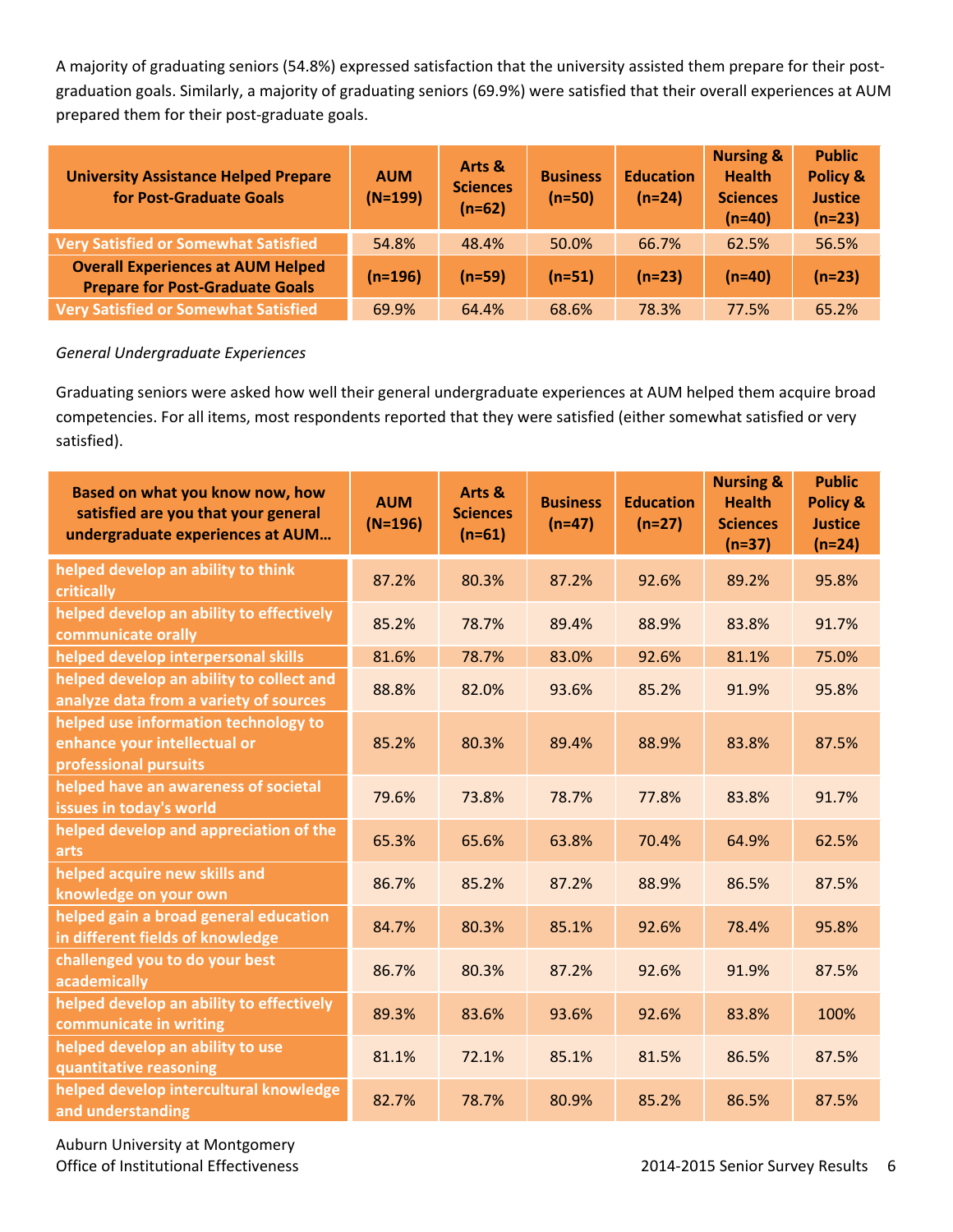#### *Major Field Experiences*

Seniors responded to a series of questions about their experiences in their major. For all items, the majority of students reported that they were satisfied with their experiences (either somewhat satisfied or very satisfied).

| Based on what you know now, how<br>satisfied are you that your experiences<br>in your major field at AUM | <b>AUM</b><br>$(N \approx 198)$ | Arts &<br><b>Sciences</b><br>$(n \approx 59)$ | <b>Business</b><br>$(n \approx 47)$ | <b>Education</b><br>$(n \approx 26)$ | <b>Nursing &amp;</b><br><b>Health</b><br><b>Sciences</b><br>$(n \approx 42)$ | <b>Public</b><br><b>Policy &amp;</b><br><b>Justice</b><br>$(n \approx 24)$ |
|----------------------------------------------------------------------------------------------------------|---------------------------------|-----------------------------------------------|-------------------------------------|--------------------------------------|------------------------------------------------------------------------------|----------------------------------------------------------------------------|
| helped develop an ability to write<br>effectively                                                        | 85.9%                           | 84.7%                                         | 87.2%                               | 92.3%                                | 78.6%                                                                        | 91.7%                                                                      |
| helped develop an ability to<br>communicate effectively                                                  | 85.4%                           | 79.7%                                         | 89.4%                               | 96.2%                                | 81.0%                                                                        | 87.5%                                                                      |
| provided a well-integrated set of<br><b>courses</b>                                                      | 82.8%                           | 81.4%                                         | 78.7%                               | 84.6%                                | 85.7%                                                                        | 87.5%                                                                      |
| provided high-quality instruction                                                                        | 82.8%                           | 79.7%                                         | 83.0%                               | 88.5%                                | 83.3%                                                                        | 83.3%                                                                      |
| provided high-quality program advising                                                                   | 75.8%                           | 66.1%                                         | 78.7%                               | 69.2%                                | 88.1%                                                                        | 79.2%                                                                      |
| provided high-quality career advising                                                                    | 65.7%                           | 54.2%                                         | 70.2%                               | 69.2%                                | 76.2%                                                                        | 62.5%                                                                      |
| provided opportunity for<br>communication between faculty and<br>students regarding needs and concerns   | 82.3%                           | 78.0%                                         | 80.9%                               | 80.8%                                | 83.3%                                                                        | 95.8%                                                                      |

#### *Overall AUM Experiences*

Seniors anticipating graduation were asked to rate their satisfaction with their overall experiences at AUM. Students expressed a high degree of satisfaction (somewhat satisfied or very satisfied) with these experiences.

| Thinking about your overall experiences<br>at AUM, please indicate your<br>satisfaction with the following: | <b>AUM</b><br>$(N \approx 201)$ | Arts &<br><b>Sciences</b><br>$(n \approx 61)$ | <b>Business</b><br>$(n \approx 49)$ | <b>Education</b><br>$(n \approx 25)$ | <b>Nursing &amp;</b><br><b>Health</b><br><b>Sciences</b><br>$(n \approx 42)$ | <b>Public</b><br>Policy &<br><b>Justice</b><br>$(n \approx 24)$ |
|-------------------------------------------------------------------------------------------------------------|---------------------------------|-----------------------------------------------|-------------------------------------|--------------------------------------|------------------------------------------------------------------------------|-----------------------------------------------------------------|
| The accessibility of faculty in general                                                                     | 83.6%                           | 80.3%                                         | 85.7%                               | 88.0%                                | 78.6%                                                                        | 91.7%                                                           |
| The extent to which the campus<br>environment was free of discrimination                                    | 80.6%                           | 85.2%                                         | 89.8%                               | 76.0%                                | 61.9%                                                                        | 87.5%                                                           |
| Your overall course of study                                                                                | 80.6%                           | 80.3%                                         | 79.6%                               | 88.0%                                | 73.8%                                                                        | 87.5%                                                           |
| That AUM fosters and exemplifies<br>excellence in education                                                 | 82.1%                           | 78.7%                                         | 83.7%                               | 88.0%                                | 78.6%                                                                        | 87.5%                                                           |
| That the financial investment was<br>worthwhile                                                             | 73.6%                           | 75.4%                                         | 67.3%                               | 68.0%                                | 78.6%                                                                        | 79.2%                                                           |
| <b>Your overall AUM experience</b>                                                                          | 82.6%                           | 80.3%                                         | 87.8%                               | 84.0%                                | 76.2%                                                                        | 87.5%                                                           |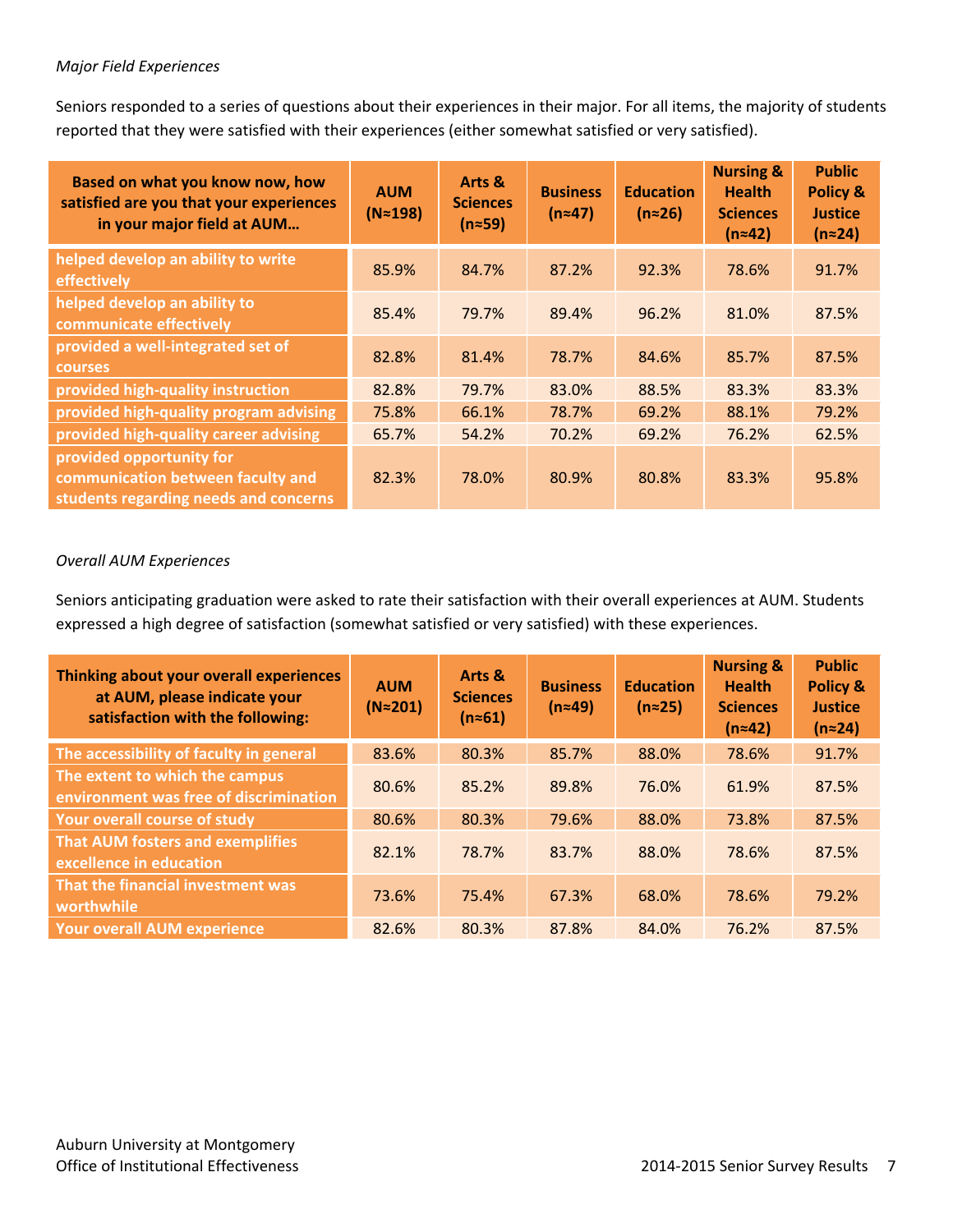#### *Educational Enrichment Activities*

Seniors were asked to report if they participated in activities designed to enhance their educational experiences or to provide a culminating experience. Overall, few students reported participating in study abroad opportunities or a capstone course (6.1% and 6.9%, respectively). Graduates of the School of Nursing and Health Sciences were overwhelmingly most likely to report engagement in clinical assignments (41.2%) and were most likely to report participating in community service required as part of their program (43.1%). Students in the School of Education were most likely to report participating in arranged internships (81.8%) and practica (63.6%). Students in Arts and Sciences were more likely to participate in capstone courses (16.2%) than students in other Schools.

| <b>Activities</b>                                                          | <b>AUM</b><br>$(N=247)$ | Arts &<br><b>Sciences</b><br>$(n=74)$ | <b>Business</b><br>$(n=62)$ | <b>Education</b><br>$(n=33)$ | <b>Nursing &amp;</b><br><b>Health</b><br><b>Sciences</b><br>$(n=51)$ | <b>Public</b><br>Policy &<br><b>Justice</b><br>$(n=27)$ |
|----------------------------------------------------------------------------|-------------------------|---------------------------------------|-----------------------------|------------------------------|----------------------------------------------------------------------|---------------------------------------------------------|
| <b>Internship Arranged by AUM, School, or</b><br><b>Department</b>         | 24.3%                   | 6.8%                                  | 21.0%                       | 81.8%                        | 21.6%                                                                | 14.8%                                                   |
| <b>Internship Not Arranged by AUM,</b><br><b>School, or Department</b>     | 10.9%                   | 12.2%                                 | 9.7%                        | 21.2%                        | 2.0%                                                                 | 14.8%                                                   |
| <b>Practicum</b>                                                           | 21.5%                   | 18.9%                                 | 3.2%                        | 63.6%                        | 29.4%                                                                | 3.7%                                                    |
| <b>Clinical Assignment</b>                                                 | 12.1%                   | 4.1%                                  | 0.0%                        | 18.2%                        | 41.2%                                                                | 0.0%                                                    |
| <b>Capstone Course</b>                                                     | 6.9%                    | 16.2%                                 | 4.8%                        | 0.0%                         | 0.0%                                                                 | 7.3%                                                    |
| <b>Study Abroad</b>                                                        | 6.1%                    | 12.2%                                 | 6.5%                        | 3.0%                         | 2.0%                                                                 | 0.0%                                                    |
| <b>Community Service as Part of a Course</b>                               | 19.8%                   | 6.8%                                  | 8.1%                        | 39.4%                        | 43.1%                                                                | 14.8%                                                   |
| <b>Program Required Community Service</b>                                  | 12.6%                   | 2.7%                                  | 6.5%                        | 18.2%                        | 33.3%                                                                | 7.4%                                                    |
| <b>Community Service as Part of an AUM</b><br><b>Organization or Group</b> | 21.1%                   | 16.2%                                 | 17.7%                       | 42.4%                        | 11.8%                                                                | 33.3%                                                   |

Totals do not add up to 100%, since multiple responses were allowed.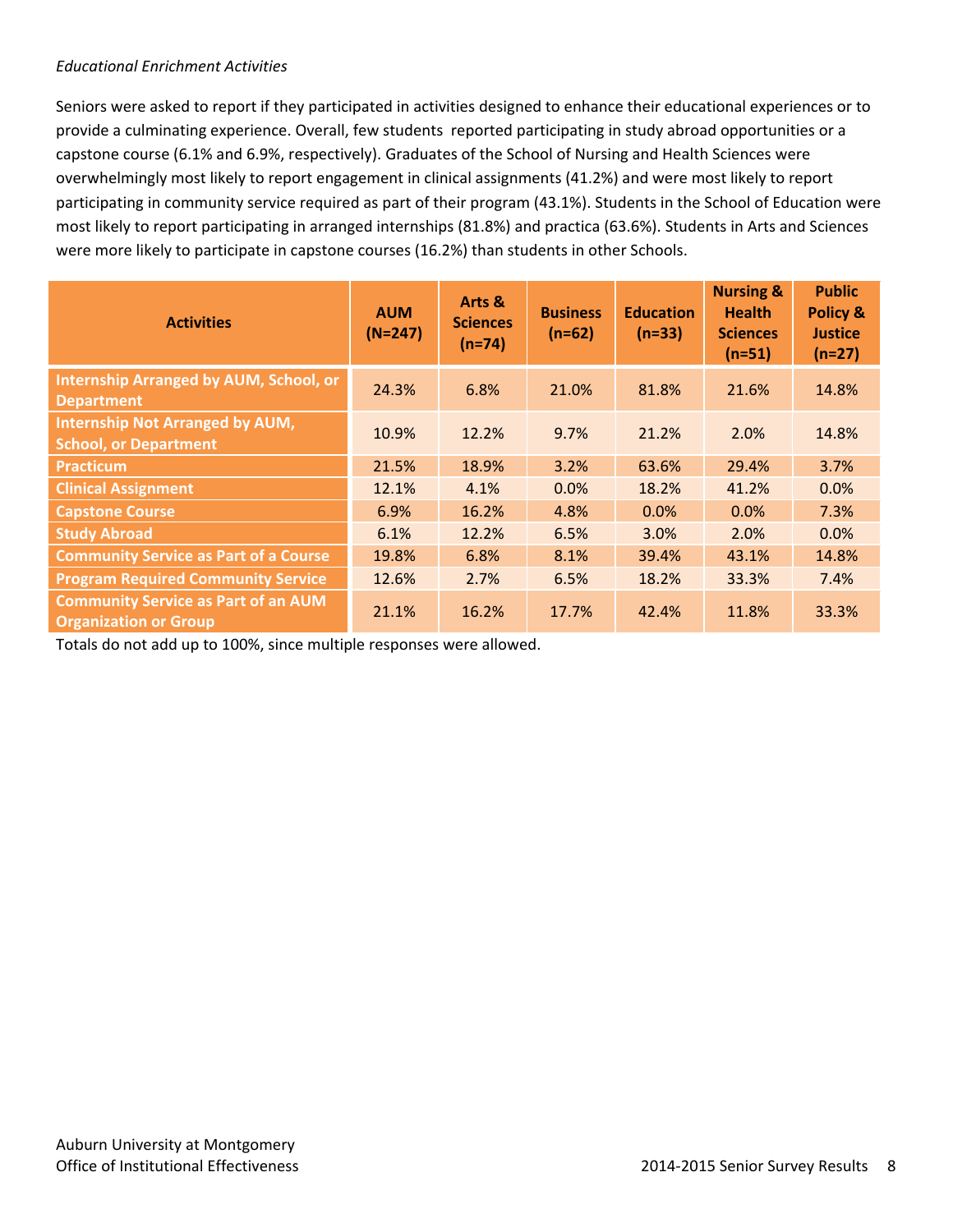#### *AUM Sentiment*

Graduating seniors were asked two questions to determine their sentiment for AUM. One asked if students would attend AUM again if they had to do it again. Almost two-thirds or more of the respondents in all schools said they would. The second question asked if students would recommend AUM to others. Over four-fifths of the respondents in each school agreed that they would recommend AUM.



**Thinking about your overall experiences at AUM, would you start over if you had to do it again?**

**Thinking about your overall experiences at AUM, would you recommend AUM to others?**

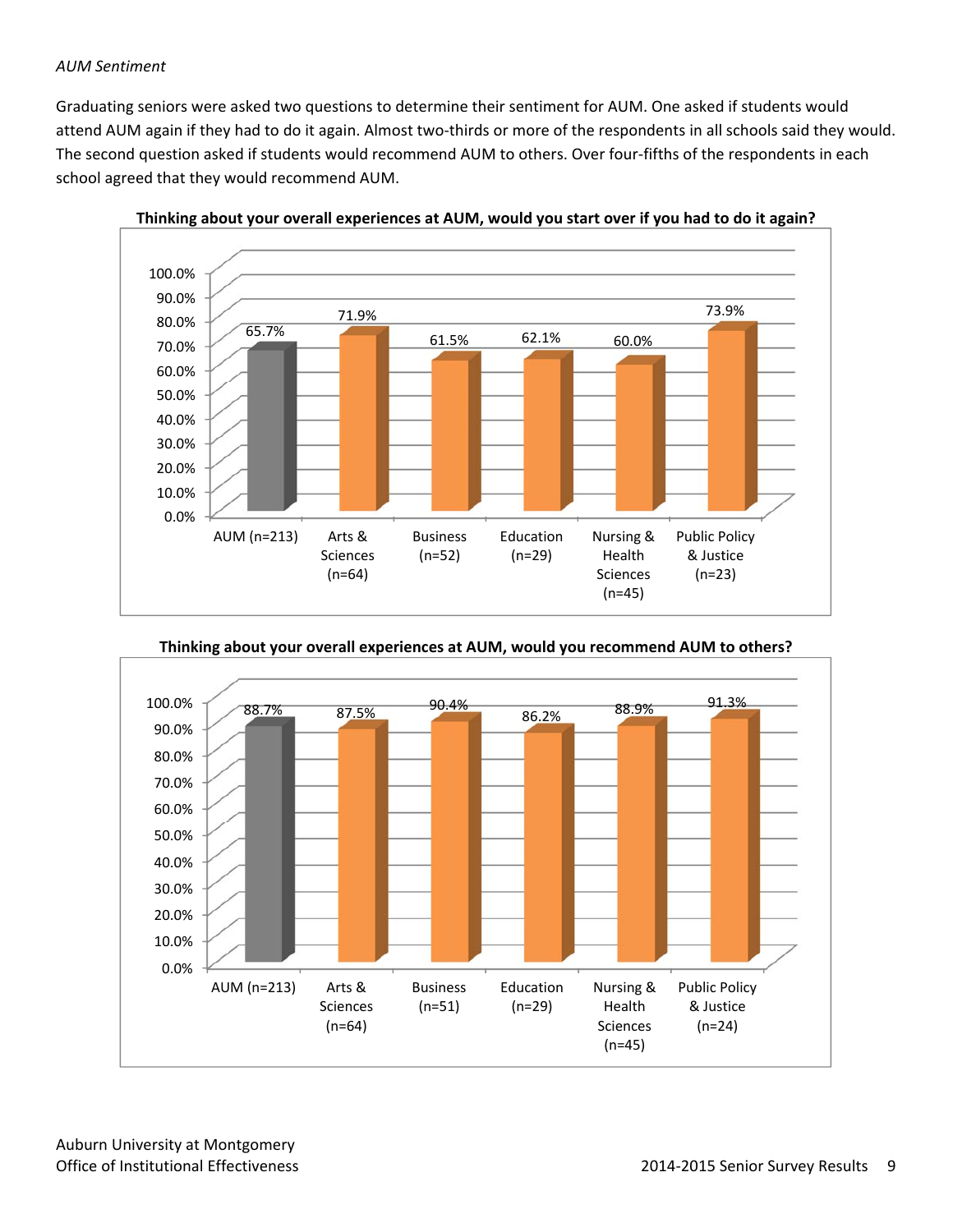## **Graduate Results**

#### *Post‐graduation Plans*

Graduate students were asked if they planned on obtaining further education or gaining employment after graduation. Nearly three‐fourths (73.8%) of the respondents in each school anticipated working full‐time after graduation. Many of these students also anticipated attaining further graduate education.

|                                                                                 | <b>AUM</b><br>$(N=122)$ | Arts &<br><b>Sciences</b><br>$(n=17)$ | <b>Business</b><br>$(n=29)$ | <b>Education</b><br>$(n=63)$ | <b>Public</b><br><b>Policy &amp;</b><br><b>Justice</b><br>$(n=13)$ |
|---------------------------------------------------------------------------------|-------------------------|---------------------------------------|-----------------------------|------------------------------|--------------------------------------------------------------------|
| <b>Full-time Employment</b>                                                     | 37.7%                   | 17.6%                                 | 41.4%                       | 38.1%                        | 53.8%                                                              |
| <b>Part-time Employment</b>                                                     | 1.6%                    | 0.0%                                  | 0.0%                        | 3.2%                         | 0.0%                                                               |
| <b>Graduate/Professional School</b>                                             | 4.9%                    | 5.9%                                  | 0.0%                        | 7.9%                         | 0.0%                                                               |
| <b>Full-time Employment</b><br>and<br><b>Additional Undergraduate Education</b> | 0.8%                    | 0.0%                                  | 0.0%                        | 1.6%                         | 0.0%                                                               |
| <b>Full-time Employment</b><br>and<br><b>Graduate/Professional School</b>       | 36.1%                   | 47.1%                                 | 34.5%                       | 34.9%                        | 30.8%                                                              |
| <b>Other</b>                                                                    | 18.9%                   | 29.4%                                 | 24.1%                       | 14.3%                        | 15.4%                                                              |

Of the students who anticipated being employed full‐time after graduation, most had already secured positions (56.9%). Students in the School of Arts and Sciences were most likely to report having secured employment (76.9%), while students in the School of Public Policy and Justice were least likely to do so (46.2%). Almost three‐fourths of the positions reported to be secured were at least marginally related to the degree received by the respondent (74.2%).

| <b>Full-time Employment</b>              | <b>AUM</b><br>$(N=109)$ | Arts &<br><b>Sciences</b><br>$(n=13)$ | <b>Business</b><br>$(n=28)$ | <b>Education</b><br>$(n=55)$ | <b>Public</b><br>Policy &<br><b>Justice</b><br>$(n=13)$ |
|------------------------------------------|-------------------------|---------------------------------------|-----------------------------|------------------------------|---------------------------------------------------------|
| <b>Secured Employment</b>                | 56.9%                   | 76.9%                                 | 50.0%                       | 58.2%                        | 46.2%                                                   |
| *Very Related to Degree                  | 74.2%                   | 80.0%                                 | 50.0%                       | 84.4%                        | 66.7%                                                   |
| *Marginally Related to Degree            | 19.4%                   | 33.3%                                 | 10.3%                       | 0.0%                         | 18.2%                                                   |
| <i>*Unrelated to Degree</i>              | 1.6%                    | 10.0%                                 | 0.0%                        | 0.0%                         | 0.0%                                                    |
| <b>Offered Employment (Not Accepted)</b> | 1.8%                    | 0.0%                                  | 3.6%                        | 1.8%                         | 0.0%                                                    |
| <b>Not Employed</b>                      | 41.3%                   | 23.1%                                 | 46.4%                       | 40.0%                        | 53.8%                                                   |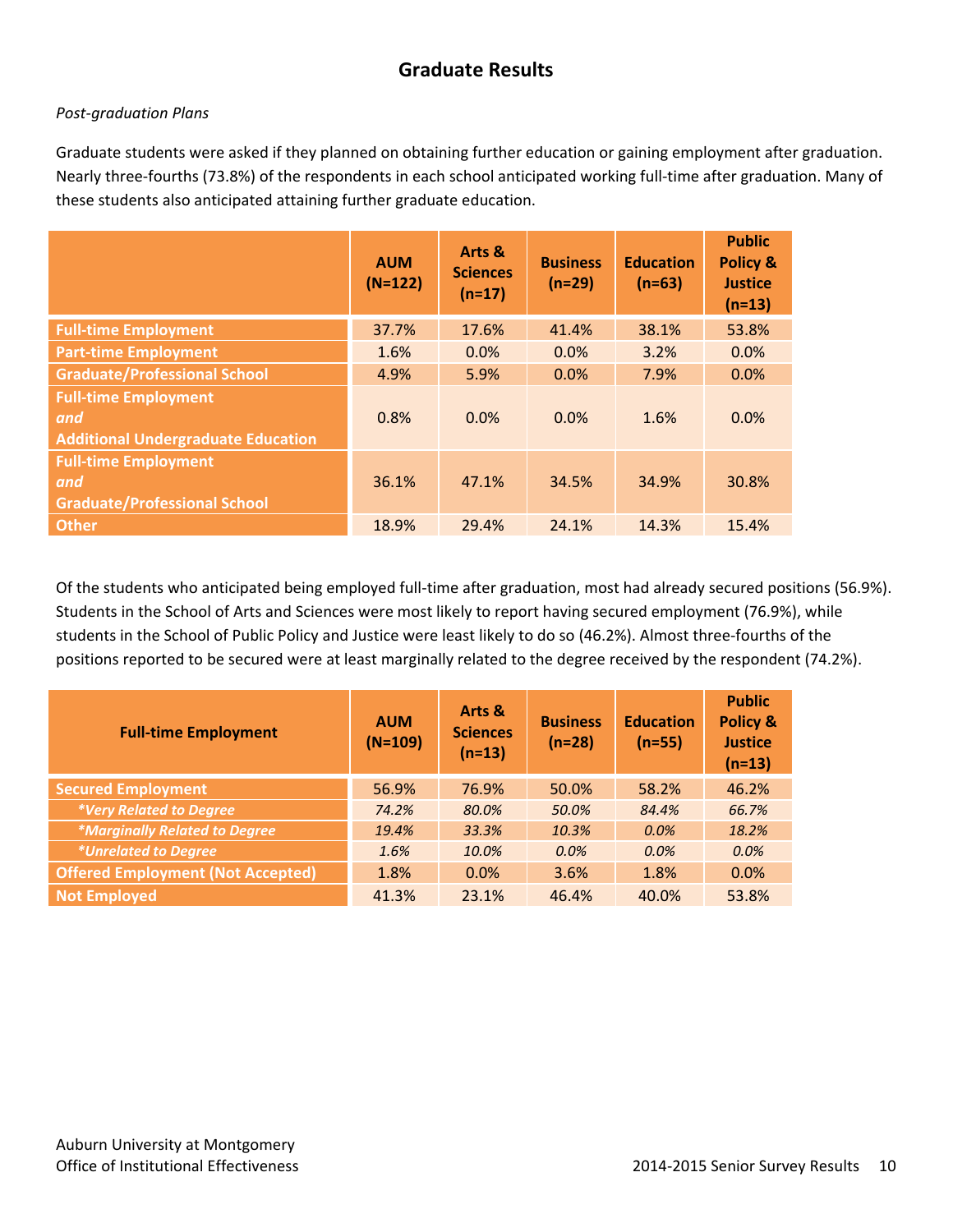The majority (67.2%) of all students who said that they secured employment anticipated working in the Tri‐County area (Autauga, Elmore, Montgomery counties). Only 6.9% reported that they expected to work outside of Alabama (but within the United States). One student said that they accepted a position outside of the United States.

| <b>Employer Location</b>               | <b>AUM</b><br>$(N=58)$ | Arts &<br><b>Sciences</b><br>$(n=9)$ | <b>Business</b><br>$(n=13)$ | <b>Education</b><br>$(n=31)$ | <b>Public</b><br><b>Policy &amp;</b><br><b>Justice</b><br>$(n=5)$ |
|----------------------------------------|------------------------|--------------------------------------|-----------------------------|------------------------------|-------------------------------------------------------------------|
| <b>Tri-County</b>                      | 67.2%                  | 77.8%                                | 61.5%                       | 64.5%                        | 80.0%                                                             |
| <b>Alabama (Outside Tri-County)</b>    | 24.1%                  | 11.1%                                | 23.1%                       | 29.0%                        | 20.0%                                                             |
| <b>United States (Outside Alabama)</b> | 6.9%                   | 11.1%                                | 15.4%                       | 3.2%                         | 0.0%                                                              |
| <b>Another Country</b>                 | 1.7%                   | 0.0%                                 | 0.0%                        | 3.2%                         | 0.0%                                                              |
| <b>Multiple Locations</b>              | 0.0%                   | 0.0%                                 | 0.0%                        | 0.0%                         | 0.0%                                                              |

According to the most recent data available (2009‐2013), Alabama's per capita income was \$11.50. The per capita income for the nation during the same time period was \$13.72. The average hourly income of seniors who reported securing a full-time job was \$22.27. An overwhelming majority (83.3%) of all AUM graduate students reported a starting income of \$15.00 or greater.

| <b>Hourly Pay Rate</b> | <b>AUM</b><br>$(N=37)$ | Arts &<br><b>Sciences</b><br>$(n=5)$ | <b>Business</b><br>$(n=9)$ | <b>Education</b><br>$(n=19)$ | <b>Public</b><br>Policy &<br><b>Justice</b><br>$(n=4)$ |
|------------------------|------------------------|--------------------------------------|----------------------------|------------------------------|--------------------------------------------------------|
| $<$ \$9.99             | 2.7%                   | 20.0%                                | 0.0%                       | 0.0%                         | 0.0%                                                   |
| \$10.00-\$14.99        | 8.1%                   | 40.0%                                | 11.1%                      | 0.0%                         | 0.0%                                                   |
| \$15.00-\$19.99        | 27.0%                  | 20.0%                                | 22.2%                      | 31.6%                        | 25.0%                                                  |
| \$20.00-\$24.99        | 37.8%                  | 20.0%                                | 0.0%                       | 52.6%                        | 75.0%                                                  |
| \$25.00-\$29.99        | 10.8%                  | 0.0%                                 | 11.1%                      | 15.8%                        | 0.0%                                                   |
| $>$ \$29.99            | 13.5%                  | 0.0%                                 | 55.6%                      | 0.0%                         | 0.0%                                                   |

Graduating graduate students were asked how they learned of the secured full‐time position. Most (29.0%) reported that they learned of the position from previous employment with the company, while 21.0% said they found the position by directly contacting the employer. Half (50.0%) of the School of Public Policy and Justice graduates responses indicated that jobs were found from previous employment with the organization.

| <b>Learned of Position</b>                                | <b>AUM</b><br>$(N=62)$ | Arts &<br><b>Sciences</b><br>$(n=10)$ | <b>Business</b><br>$(n=14)$ | <b>Education</b><br>$(n=32)$ | <b>Public</b><br>Policy &<br><b>Justice</b><br>$(n=6)$ |
|-----------------------------------------------------------|------------------------|---------------------------------------|-----------------------------|------------------------------|--------------------------------------------------------|
| <b>Referral by Career Services</b>                        | 3.2%                   | 0.0%                                  | 7.1%                        | 0.0%                         | 16.7%                                                  |
| <b>Campus Interview</b>                                   | 1.6%                   | 10.0%                                 | 0.0%                        | 0.0%                         | 0.0%                                                   |
| <b>Contacted Employer Directly</b>                        | 21.0%                  | 20.0%                                 | 21.4%                       | 25.0%                        | 0.0%                                                   |
| <b>Previously Employed by this</b><br><b>Organization</b> | 29.0%                  | 10.0%                                 | 14.3%                       | 37.5%                        | 50.0%                                                  |
| <b>Family/Friend/Faculty Referral</b>                     | 16.1%                  | 30.0%                                 | 28.6%                       | 9.4%                         | 0.0%                                                   |
| <b>Online or Newspaper Job Listing</b>                    | 14.5%                  | 30.0%                                 | 0.0%                        | 15.6%                        | 16.7%                                                  |
| <b>Family Business</b>                                    | 1.6%                   | 0.0%                                  | 7.1%                        | 0.0%                         | 0.0%                                                   |

Auburn University at Montgomery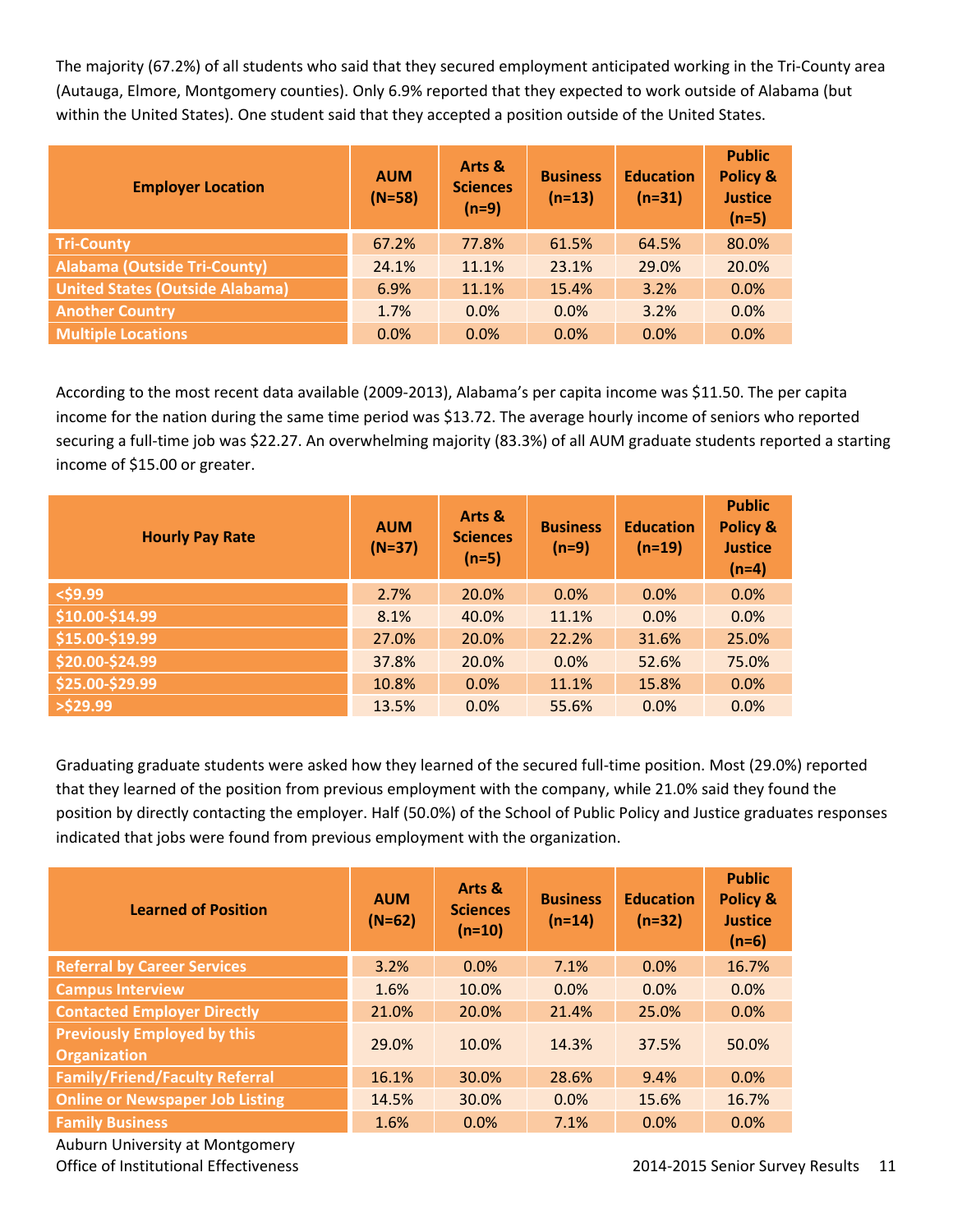\*Note – n refers to number of responses, not number of responders. Some student indicated multiple methods.

When asked what primarily influenced them to accept a position, graduate students reported a wide variety of reasons. Over one-fourth (35.5%) of the responses indicated that the primary influence was opportunity for advancement. This held true across all schools. Geographic location was the second most commonly cited influence (24.2%) among all students, and also among School of Education students (25.0%).

| <b>Influence on Job Acceptance</b> | <b>AUM</b><br>$(N=62)$ | Arts &<br><b>Sciences</b><br>$(n=10)$ | <b>Business</b><br>$(n=14)$ | <b>Education</b><br>$(n=32)$ | <b>Public</b><br>Policy &<br><b>Justice</b><br>$(n=6)$ |
|------------------------------------|------------------------|---------------------------------------|-----------------------------|------------------------------|--------------------------------------------------------|
| <b>Previous Employment</b>         | 21.0%                  | 10.0%                                 | 14.3%                       | 28.1%                        | 16.7%                                                  |
| <b>First Offer</b>                 | 6.5%                   | 0.0%                                  | 7.1%                        | 9.4%                         | 0.0%                                                   |
| <b>Salary</b>                      | 12.9%                  | 20.0%                                 | 14.3%                       | 9.4%                         | 16.7%                                                  |
| <b>Geographic Location</b>         | 24.2%                  | 50.0%                                 | 7.1%                        | 25.0%                        | 16.7%                                                  |
| <b>Reputation of Company</b>       | 14.5%                  | 10.0%                                 | 14.3%                       | 15.6%                        | 16.7%                                                  |
| <b>Opportunity for Advancement</b> | 35.5%                  | 40.0%                                 | 57.1%                       | 25.0%                        | 33.3%                                                  |

\*Note – n refers to number of responses, not number of responders. Some student indicated multiple methods.

Of the graduate students who anticipated attending additional graduate school, nearly 10.0% were offered admission in programs prior to graduation. The School of Education had the highest graduate or professional school placement rate (13.9%).

| <b>Graduate or Professional School</b>                                       | <b>AUM</b><br>$(N=72)$ | Arts &<br><b>Sciences</b><br>$(n=13)$ | <b>Business</b><br>$(n=17)$ | <b>Education</b><br>$(n=36)$ | <b>Public</b><br>Policy &<br><b>Justice</b><br>$(n=6)$ |
|------------------------------------------------------------------------------|------------------------|---------------------------------------|-----------------------------|------------------------------|--------------------------------------------------------|
| Have been accepted and plan on<br>attending a graduate program               | 9.7%                   | 7.7%                                  | 5.9%                        | 13.9%                        | 0.0%                                                   |
| Have been offered admission to at least<br>one program, but haven't accepted | 0.0%                   | 0.0%                                  | 0.0%                        | 0.0%                         | 0.0%                                                   |
| Wait listed; will attend if accepted                                         | 4.2%                   | 0.0%                                  | 0.0%                        | 5.6%                         | 16.7%                                                  |
| Will begin applying immediately after<br>graduation                          | 18.1%                  | 23.1%                                 | 11.8%                       | 16.7%                        | 33.3%                                                  |
| Will not apply immediately, but will<br>apply in the next year               | 27.8%                  | 30.8%                                 | 29.4%                       | 27.8%                        | 16.7%                                                  |
| <b>Other/No Answer</b>                                                       | 40.3%                  | 38.5%                                 | 52.9%                       | 36.1%                        | 33.3%                                                  |

Overall, a majority of AUM graduate students (80.0%) who were admitted to graduate school said they were accepted by their first choice. All (100.0%) students reported being accepted by one of their top three choice institutions.

| <b>Program Choice</b> | <b>AUM</b><br>$(N=5)$ | Arts &<br><b>Sciences</b><br>$(n=0)$ | <b>Business</b><br>$(n=1)$ | <b>Education</b><br>$(n=4)$ | <b>Public</b><br>Policy &<br><b>Justice</b><br>$(n=0)$ |
|-----------------------|-----------------------|--------------------------------------|----------------------------|-----------------------------|--------------------------------------------------------|
| <b>First</b>          | 80.0%                 |                                      | 100.0%                     | 75.0%                       |                                                        |
| <b>Second</b>         | 0.0%                  |                                      | 0.0%                       | 0.0%                        |                                                        |
| <b>Third</b>          | 20.0%                 |                                      | 0.0%                       | 25.0%                       |                                                        |

Auburn University at Montgomery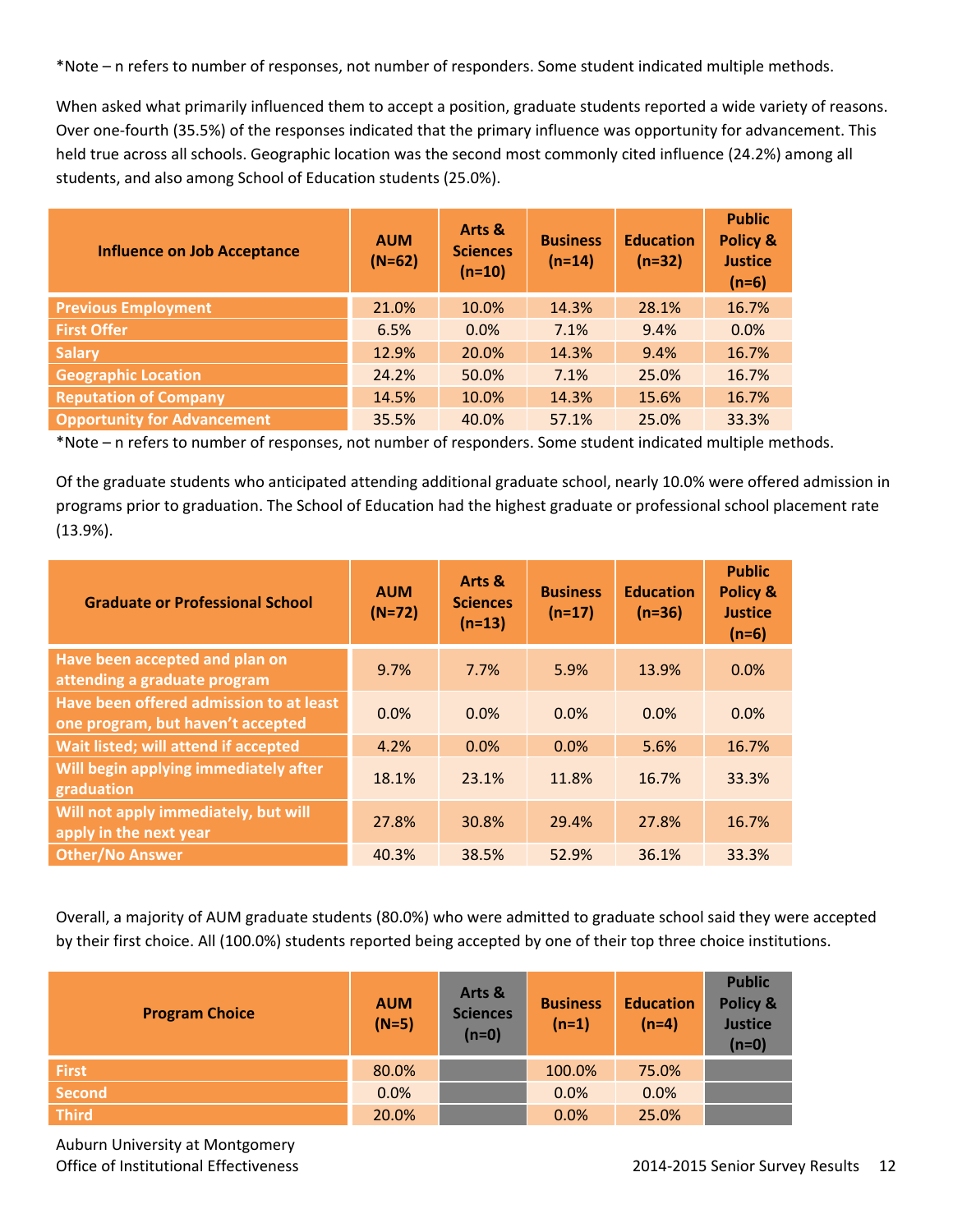A majority (66.7%) of all AUM students reported receiving a graduate assistantship/grantor award for graduate school.

| Award                                        | <b>AUM</b><br>$(N=5)$ | Arts &<br><b>Sciences</b><br>$(n=0)$ | <b>Business</b><br>$(n=1)$ | <b>Education</b><br>(n=4) | <b>Public</b><br>Policy &<br><b>Justice</b><br>$(n=0)$ |
|----------------------------------------------|-----------------------|--------------------------------------|----------------------------|---------------------------|--------------------------------------------------------|
| <b>Graduate Assistantship/Grant or Award</b> | 66.7%                 |                                      | 100%                       | 60%                       |                                                        |

For all schools, a majority of graduate level students graduating expressed satisfaction that the university as well as their overall experiences at AUM assisted them prepare for their post-graduation goals.

| <b>University Assistance Helped Prepare</b><br>for Post-Graduate Goals             | <b>AUM</b><br>$(N=99)$ | Arts &<br><b>Sciences</b><br>$(n=14)$ | <b>Business</b><br>$(n=25)$ | <b>Education</b><br>$(n=50)$ | <b>Public</b><br><b>Policy &amp;</b><br><b>Justice</b><br>$(n=10)$ |
|------------------------------------------------------------------------------------|------------------------|---------------------------------------|-----------------------------|------------------------------|--------------------------------------------------------------------|
| <b>Very Satisfied or Somewhat Satisfied</b>                                        | 63.6%                  | 57.1%                                 | 56.0%                       | 66.0%                        | 80.0%                                                              |
| <b>Overall Experiences at AUM Helped</b><br><b>Prepare for Post-Graduate Goals</b> | $(n=99)$               | $(n=14)$                              | $(n=25)$                    | $(n=50)$                     | $(n=10)$                                                           |
| <b>Very Satisfied or Somewhat Satisfied</b>                                        | 78.8%                  | 85.7%                                 | 72.0%                       | 82.0%                        | 70.0%                                                              |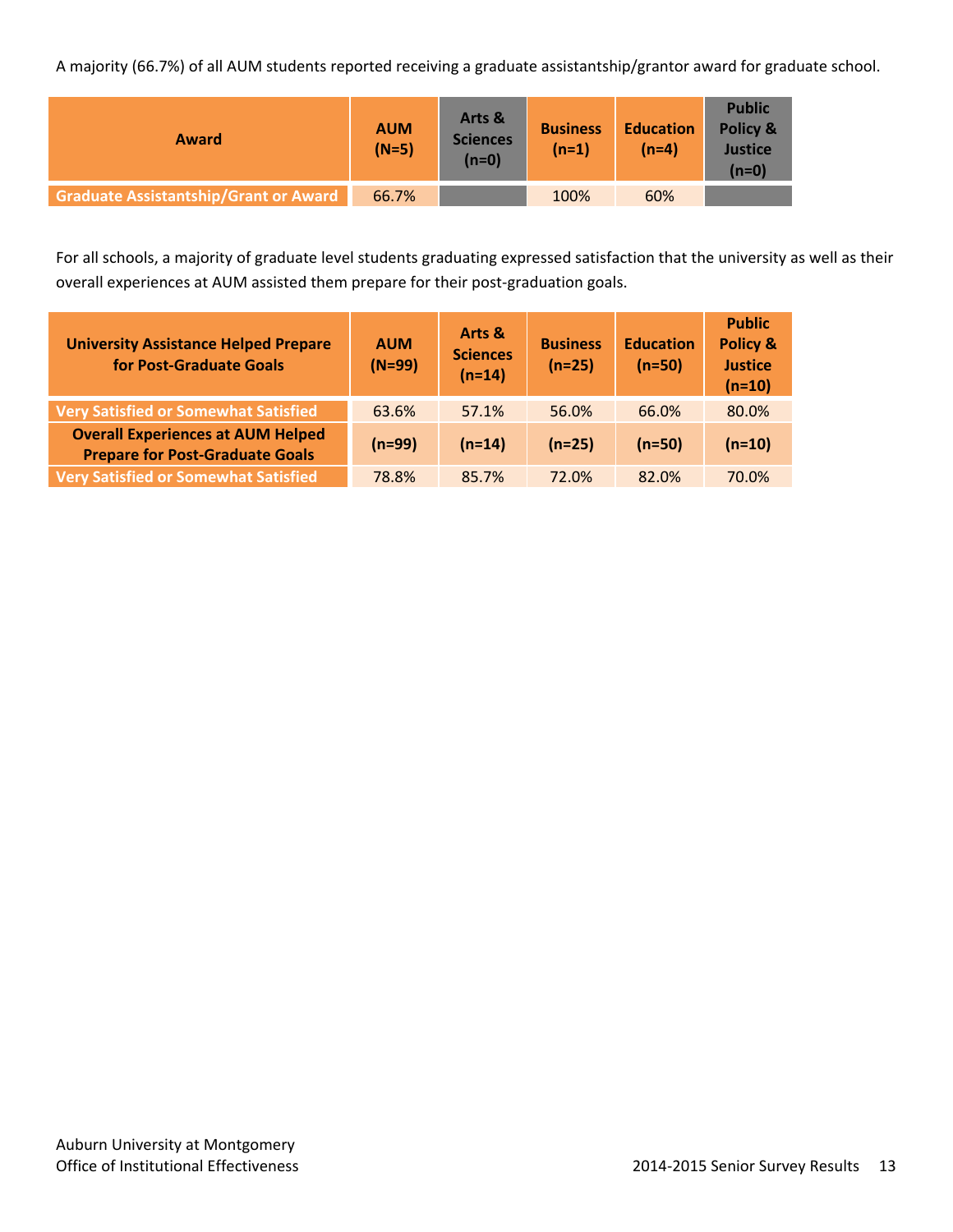#### *Major Field Experiences*

Graduate students responded to a series of questions about their experiences in their major. For most items, the majority of students reported that they were satisfied with their experiences (either somewhat satisfied or very satisfied).

| Based on what you know now, how<br>satisfied are you that your experiences<br>in your major field at AUM: | <b>AUM</b><br>$(N \approx 102)$ | Arts &<br><b>Sciences</b><br>$(n \approx 14)$ | <b>Business</b><br>$(n \approx 26)$ | <b>Education</b><br>$(n \approx 54)$ | <b>Public</b><br><b>Policy &amp;</b><br><b>Justice</b><br>$(n=8)$ |
|-----------------------------------------------------------------------------------------------------------|---------------------------------|-----------------------------------------------|-------------------------------------|--------------------------------------|-------------------------------------------------------------------|
| helped develop an ability to write<br>effectively                                                         | 83.3%                           | 100.0%                                        | 61.5%                               | 90.7%                                | 75.0%                                                             |
| helped develop an ability to<br>communicate effectively                                                   | 86.3%                           | 100%                                          | 76.9%                               | 88.9%                                | 75.0%                                                             |
| provided a well-integrated set of<br><b>courses</b>                                                       | 85.3%                           | 100%                                          | 73.1%                               | 90.7%                                | 62.5%                                                             |
| provided high-quality instruction                                                                         | 89.2%                           | 100%                                          | 88.5%                               | 90.7%                                | 62.5%                                                             |
| provided high-quality program advising                                                                    | 74.5%                           | 92.9%                                         | 57.7%                               | 79.6%                                | 62.5%                                                             |
| provided high-quality career advising                                                                     | 53.9%                           | 57.1%                                         | 38.5%                               | 61.1%                                | 50.0%                                                             |
| provided opportunity for<br>communication between faculty and<br>students regarding needs and concerns    | 82.4%                           | 100%                                          | 69.2%                               | 88.9%                                | 50.0%                                                             |

#### *Overall AUM Experiences*

Graduate students were asked to rate their satisfaction with their overall experiences at AUM. They expressed a high degree of satisfaction (somewhat satisfied or very satisfied) with these experiences.

| Thinking about your overall experiences<br>at AUM, please indicate your<br>satisfaction with the following: | <b>AUM</b><br>$(N \approx 102)$ | Arts &<br><b>Sciences</b><br>$(n \approx 14)$ | <b>Business</b><br>$(n \approx 26)$ | <b>Education</b><br>$(n \approx 54)$ | <b>Public</b><br>Policy &<br><b>Justice</b><br>$(n=8)$ |
|-------------------------------------------------------------------------------------------------------------|---------------------------------|-----------------------------------------------|-------------------------------------|--------------------------------------|--------------------------------------------------------|
| The accessibility of faculty in general                                                                     | 89.2%                           | 92.9%                                         | 84.6%                               | 94.4%                                | 62.5%                                                  |
| The extent to which the campus<br>environment was free of discrimination                                    | 80.4%                           | 92.9%                                         | 76.9%                               | 81.5%                                | 62.5%                                                  |
| Your level of satisfaction with your<br>overall program                                                     | 86.3%                           | 100%                                          | 76.9%                               | 90.7%                                | 62.5%                                                  |
| Your level of satisfaction with AUM, in<br>general                                                          | 86.3%                           | 100%                                          | 76.9%                               | 90.7%                                | 62.5%                                                  |
| That the financial investment was<br>worthwhile                                                             | 80.4%                           | 92.9%                                         | 80.8%                               | 81.5%                                | 50.0%                                                  |
| <b>Your overall AUM experience</b>                                                                          | 85.3%                           | 100%                                          | 80.8%                               | 87.0%                                | 62.5%                                                  |